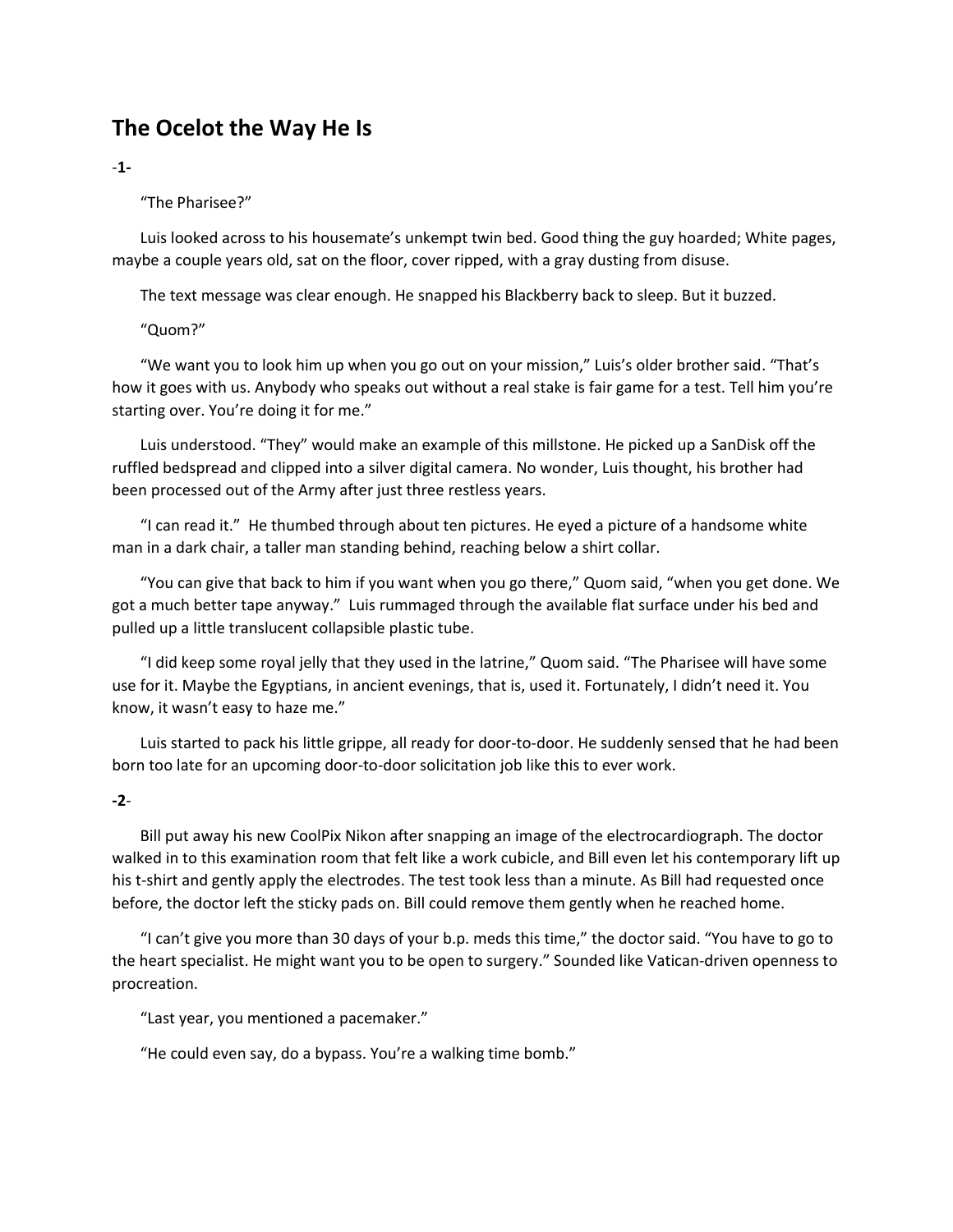"Mother went into hospice yesterday. Maybe it will get better when all of this is over. I wish I could make 70 first before they do me. I'm not exactly walking in the moonlight."

"Don't let this go on more than a week. I may not even be able to let you drive."

"If I just had some time, to be left alone again, get my piano music performed and published first. And my novel, too. It's more than a bucket list. Have a chance to be somebody again first before hitting the world. I thought I could get some momentum first. That keeps me going. But if I go through all the monitoring and prep, maybe I can find out why I was behind physically when I was a kid. I never really got to be a young man. It was over and gone before it started."

"One week. That will be all," the doctor said. And Bill did not have anyone to "love him back" in a personal bullpen.

#### -**3-**

Nolan finished a set of flies with cast iron handbars, and sat up on the weight bench. No partner from the Community today, no one to spot. He liked the simplicity of the place, just free weights, nothing fancy. No need for the fancy stuff. He stood up and looked at himself in the tall mirror. He liked the way his shoulders had finally filled in, toward the top of his 80 inches. He didn't mind the idea of fitting a Scandinavian stereotype, the token antidote to reverse discrimination as a college freshman. He'd be "just legal" very soon. Any day, any hour, now. Well, he wouldn't tell "anybody" when. The nearest Legal Seafoods was 60 miles away, all the way back in DC. He didn't have time for a nice business luncheon there now. Nor did anyone else. Nobody knew.

Lounging on the bench, he brought up his iPad. As so often was the case, he actually got a better signal here than at his grandfather's hideaway "cabin in the woods," two miles back up the dirt road, but still four miles from the main highway. And it was still easier to browse stuff on a tablet than a phone. That was always strange because most residents of the Community didn't have computers, which were discouraged if still allowed. This time, Bill's main blog came up OK, and Nolan quickly navigated through the archives to a posting about a sermon they had both heard, "What we need rules for." He recalled his own comment, "It gets very personal." He checked the second comment, from some lab unknown named Luis. "Especially if you have to start over."

Nolan turned off the iPad, and finished a set of leg lifts and one more set of flies. He glanced at the changing and rubdown room. Such a convenient hideaway did not demand on technology. He closed the door. To shower, he would ride his old mountain bike back to grandpa's house. Even he preferred some creature comforts – hot water – to the cold shower out back here. He enjoyed these weekend "extended family" invitations to house sit. Particularly when he had someone to "do."

Once back in the weekend home – Virginia's Camp David, so to speak, everything in his video studio was running. Today, the WiFi signal was strong again. Maybe not forever.

He thought about the pistol locked away in a bedroom safe. He had practiced with it twice. He thought, in a normal world he would never use it again. Being young, he thought he could face his first external threats about the time he reached biological summer. People would need him.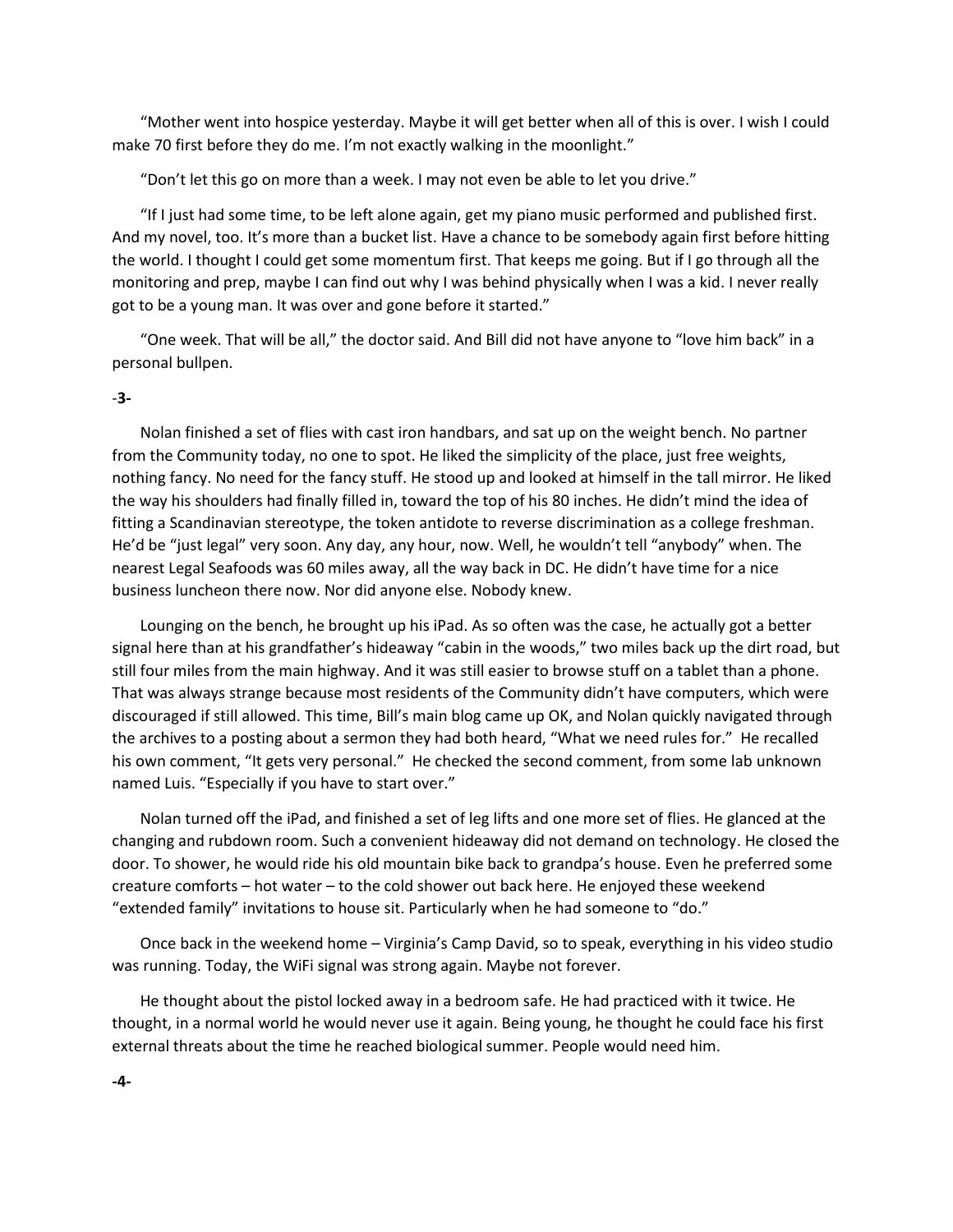Bill adjusted the radio dial in his mother's little cubicle, as some Schumann piano music came through the speaker, though diminished. She raised her hand.

LaShanna moved toward her and motioned to Bill, who held up the glass of water with a straw. Mother's lips moved. The last thing she had asked had been, "Why am I here?"

Twenty minutes later, he talked to the lead physician at the hospice.

"They sometimes rally a little," the swarthy, curly-haired resident said. Bill caught a micro-peek at his hands, which still looked over-scrubbed. As if there were the wrong kind of hope.

"But we could have to think about a nursing home it if goes on?"

"It's a little early to wonder about that."

Bill and LaShanna sat a few minutes in the living room, looking out through a bay window on a residential street and '40s-era brick homes, basking in warm fall sunshine. Once, through the same rotunda, he and the other kids had watched a "good snow" melt in the mid-Atlantic winter sun. The second graders wanted to get home for "second recess" before the whiteness was gone. Snow, after all, was more precious than sand, even if playing in both was fun. Once, the following year in third grade, his classroom was a more ordinary setting behind them, with little outerworld view – just as the patients were denied now. In this less glorious setting, the teasing had started. The caregiver barely knew his own ancient history.

"This was my first and second grade classroom. We come full circle." He looked up and saw an elderly couple, both wearing volunteer badges, walking back toward the patient regions.

"What do you mean, we?" Lashanna asked. "You want to feel relieved, I know. I'll have to find another job soon, and I'm already behind in this month's rent, with two boys in middle school."

#### -**5-**

That Friday evening, not at all attached to his mother's bedside, Bill attended a concert over at a local community college, for which he had purchased tickets the day before his mother went into the hospice. For the first time in 18 months, he had left his home without having to have somebody there for Mother, or Mumsy.

The first half of the program consisted of a "recomposed" Mozart piano concerto, the *Coronation*, with all the polytonality in the piano bass part invented by a friend of his, but played by a local teen pianist, Nolan. His list of recitals did not diminish even as he started college down at William and Mary. Nolan played an encore, a favorite from Bill's own teen years, the last Prelude from Rachmaninoff's op. 32, in glorious D-flat Major. Nolan seemed dressed a bit informally, in a kind of soft corduroy and soft pastel blue shirt, his blond hair in a modest mop.

Bill enjoyed his Coke and brownie, enough to make him gulp, during the intermission. His own dopamines flowed within himself during main event for the second half, the Schumann Symphony #2 in C.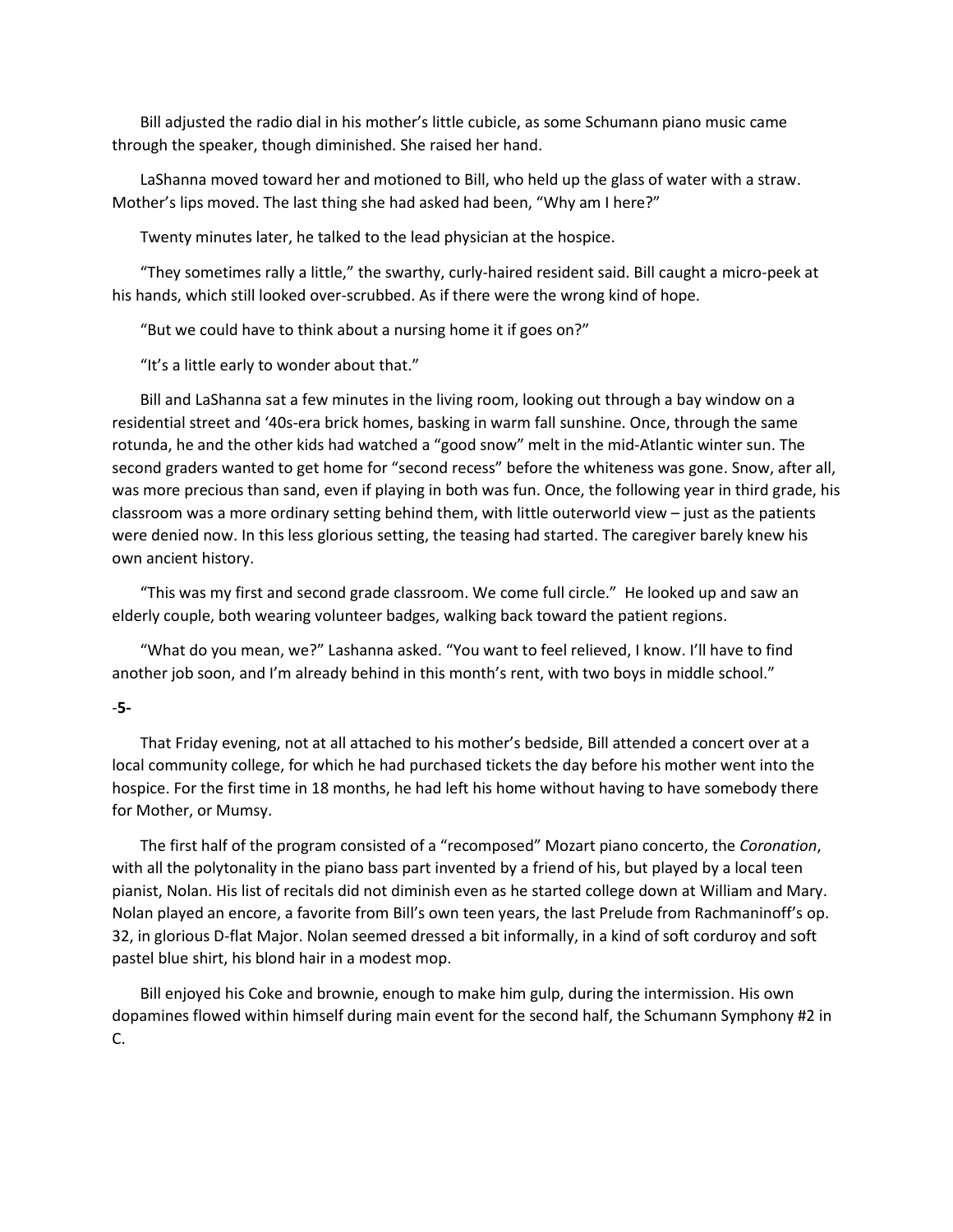He stood for all the applause, snapped a couple of pics, and walked back up the aisle slowly, spotting Nolan, having descended from the auditorium stage, towering above the front-row "orchestra seat" crowd. Bill decided he would wait for him. Oh, 50 years ago, that would have been a no-no.

In fact, Nolan made eye contact (as if from on high) as he approached, and Bill caught himself going into his habitual fixed smile. Yup, his heart raced a bit, and the doctor wouldn't have approved. Nolan wore no tie, and left his collar just a tad open. Bill measured himself, as barely reaching Nolan's chin.

"I'll break the ice, Bill. It's cool that you came. Everything got better for you today?"

"I knew you could pull this off, Nolan. I would have come for the Schumann, though. The symphony that talks to itself."

Another kid burst forth from the proscenium door, and snuck up behind. He sported similar features, but kept his tie on over a plaid shirt, and grew a more pronounced bowl that probably got cut rarely.

"I remember," Bill said. "A few years ago, when I saw *There Will Be Blood,* near the front of the AMC Georgetown, you were next." The Kid stood next to Nolan, about reaching the throat.

### "Yup, *prochaine*."

"It looked like a family movie outing. Like your parents, maybe an older sister. You made them all stay for the closing credits to hear the last movement of the Brahms Violin Concerto in D."

"You were perturbed that they skipped a few measures to close the credits. I see you around at the Town all the time. But I never let you get my name. It's Brian."

"Well, I just would have called you The Kid."

"When talking to yourself," Nolan said, "like Schumann."

"You must have played, like violin. I don't remember seeing you in the string section."

"No, I've started med school. Too many talents for the old Gospel parable. This is my night out."

"And dressed up to perform."

"Or to kill. I did violin for ten years. Like your nine of piano." That meant he had read Bill's blogs. No need to be a follower or friend. They're public. For everyone. "I guess I'm too well over-protected to get it tonight. You used to like to see me go at the Town. God thing, I won't have to scrub for two more years anyway. It'll be warmer tomorrow, before the big sun storm."

"Well, Bill," Nolan jumped back into the conversation, "Milady says I can help you. I'm gonna house sit this weekend for the grandfather, so to speak, but I keep my stuff up there anyway. It's kind of out of public sight."

"I've got my music from my own college days to get produced. You know how to do everything."

"I probably do." Some egocentricity seemed appropriate. "And you had some video."

"In the works."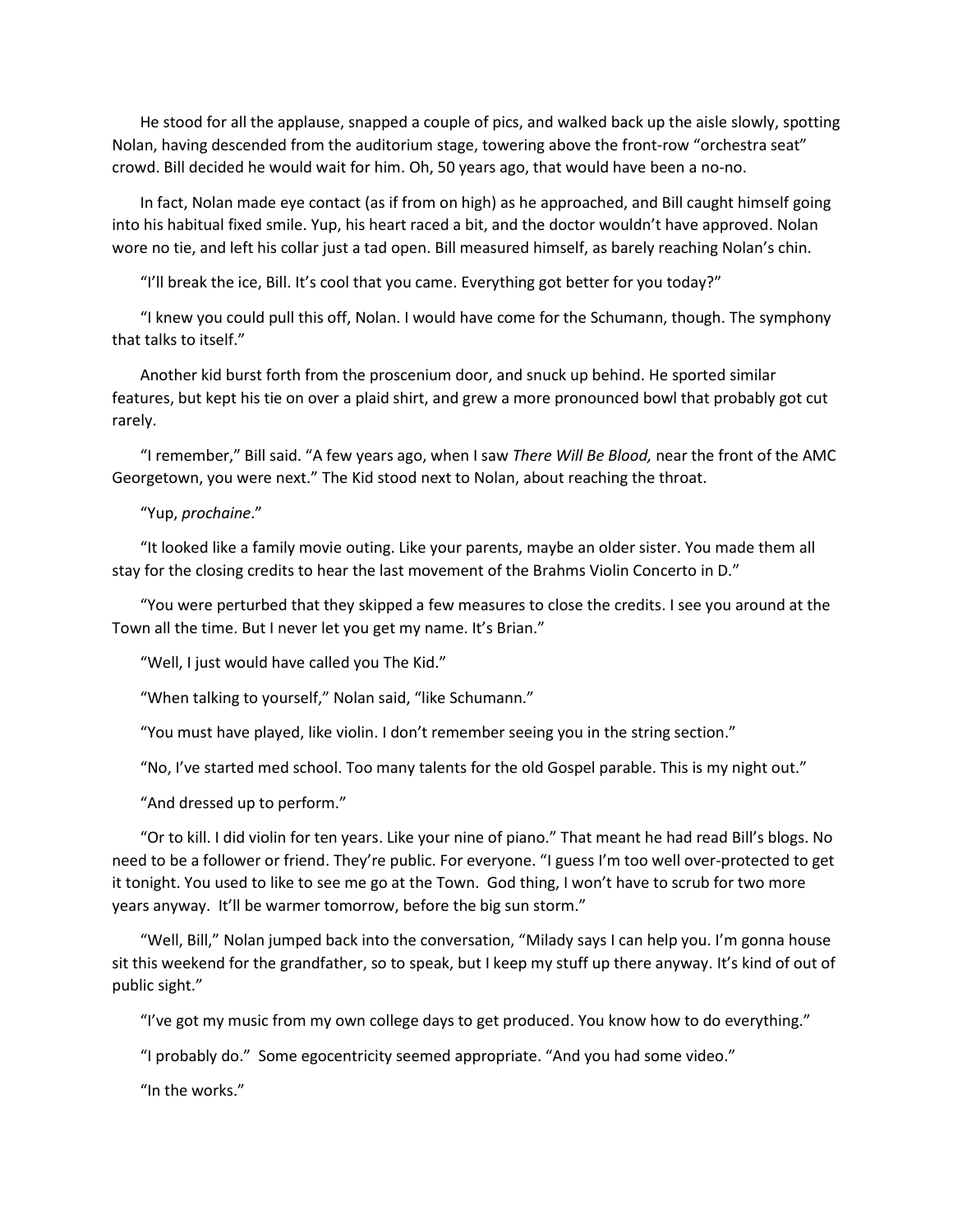"I saw another comment on your blog. Not anonymous, tried to Google the guy. Following mine. Rather uncool."

"I'll check."

"Look, I'll send you an email tomorrow morning. Give you directions as to where to show up."

"Thanks." Nolan tapped his shoulder and exited quickly.

**-6-**

Indeed (or "But alas!" as he had always written in stories in ninth grade) he found an email from Nolan early Saturday morning. He had to look thrice, once at AOL (no more April Fool probes to Jupiter) and twice at Gmail. It turned up on Gmail as he munched on high-fiber oatmeal at his crude command post at the foot of the basement stairs. It seemed to have been sent several hours earlier before suddenly showing up.

Bill would need to drive to the "Bull Run Mountains," behind Manassas, maybe about 50 miles, and get there by about 3:00. The location rang a bell. Six months before, after he had started bringing in caregivers for his mom every day, he had visited an "intentional community," called "Up the Stream." He didn't remember the brook very well, but recalled sitting in a meeting, 40 minutes after, listening to the guide, a man about his age, Clarabeau, explaining about bartering work credits instead of money. In less than an hour, he had felt he had been there his whole alternate life. But, three hours later, after touring a furniture factory, tofu warehouse, common mess hall, and various simple rooms and quarters, he had driven home back to his own space. He had seen how people lived less individually, and simply, in an "income-sharing" model universe. He thought, that's how civilizations on other planets probably evolve, all barter, without money at all. It's safer "out here" if you don't have a reserve currency in the first place.

The email sported a paper-clip icon for an attachment, a pdf with the driving directions. No problem, his Webroot Spysweeper scanner accepted it.

Still in tattered, unmatched, frayed (and flayed) pajamas, he checked the weather websites. Severe thunderstorms might come up from the south today, maybe even a late season autumn tornado watch. And he saw a sidebar story, that experts expected a coronal mass ejection to reach the Earth tonight. No worry, just a glancing blow this time. But nobody would know for sure until the first satellites transmitted reports to the government, before getting knocked out. And maybe, "They just aren't telling us," just like "they" don't talk about Roswell.

Bill packed. It seemed appropriate to take some of his old handwritten music composition drafts and flash drives of his music. He had tried to make an optical CD copy once, and somehow the computer had refused to format the disc. He didn't have time this morning to try again. It sounded as though this could run late. He put toothpaste, medication, and a change of jeans and shirt, for an overnighter "just in case." An odd command had appeared on the PDF. "Come in your shorts." Oh, that's a JK or LOL. He went into the basement laundry room, and pulled some gray gym shorts, his own set, out of a bag. At the spa, they had doubled as "swim trunks" when he waded in the hot tub – and that was all he could do with water. As a kid, he hadn't liked to wade above his chest. Still alone, he dropped his pants, in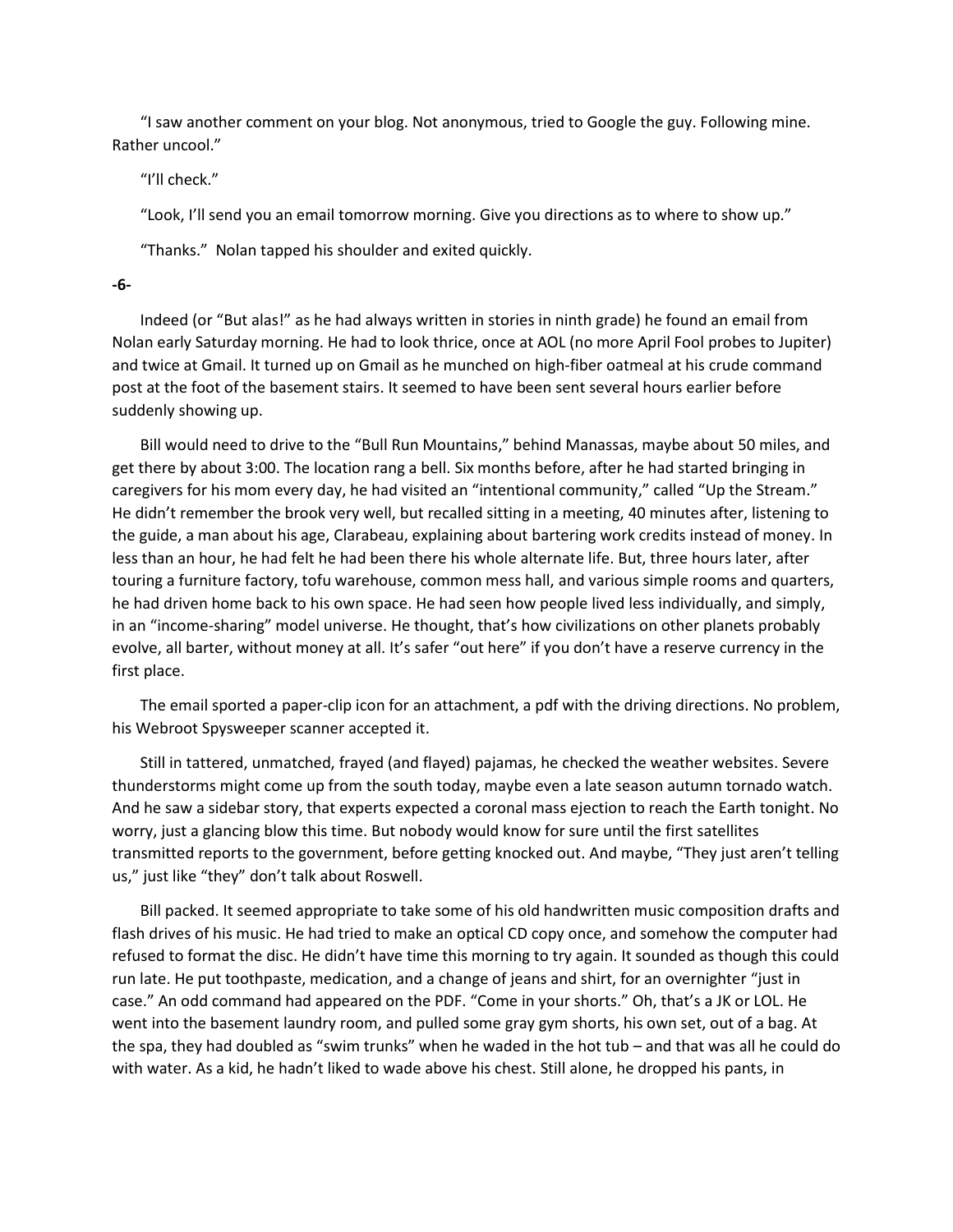private, put the item on over his usual loose undergarment, without looking at himself. He was no temple Mormon.

He picked up the cereal bowl, rather dirty, to run it upstairs. He heard a doorbell ring. It was always a bit faint downstairs. He remembered, he had left the master front door key, ready to turn, when the guy from Medical Supplies came for the oxygen. He was that sure, or perhaps determined, that his mother would not return. He would move on.

He opened the door. He saw a young Polynesian man, short, in black suit and tie. But he didn't question his presence until he had jarred the loose screen door. The diminutive young man stepped onto the porch, without invitation.

"The pickup? The O-2?" Bill asked.

"Well, you've let me in, so you have to listen to my pitch," the young man said. "I'm Luis."

Bill noticed, Luis carried a little satchel that looked like it contained coupons and brochures.

"I don't buy things from solicitors," Bill said. "With the Internet…" And, the unpredictable home invasions…

"How's someone like me supposed to make a living unless someone like you needs to buy something from me?" Luis asked. "Maybe you'd like to make a donation."

"Not now. Please leave."

"You don't want to take in the homeless, I see. I've looked you up, you see, Googled you. You live with your mother. And when she's gone, you can start over, like me."

"Leave."

"Well, you can't have everything you want after all, then." And Luis did leave. But a little pasty tube dropped out of his knapsack, on to the cracking brick sidewalk, as he ambled away. Bill picked it up and held it in fingers gingerly, wondering if he should be careful with it. Maybe take it with him.

Start over. You don't make bad things, or bad people all right. You let go of it all, and start over.

The phone rang shortly. The O-2 man wouldn't come until Monday.

Bill made a quick trip to the hospice. Again, his mother was barely responsive. But she had taken a little fluid in. Her lips barely twitched.

He had no idea what to expect for supper tonight. Despite, or in spite of his rail-like form, Nolan had always been given to munching or snacking. He decided to indulge in a Texas burger at a local Thirsty's sports bar, as he watched the beginning of an NL playoff game, not involving the Nats.

He had put together what he needed. Kept the flash drive with his backups and music, as far as he had entered into the Sibelius music composition software, in the glove compartment. Camera. MacBook laptop with his own copies of Sibelius and Final Cut. So what if they were starter versions. And the paper copies.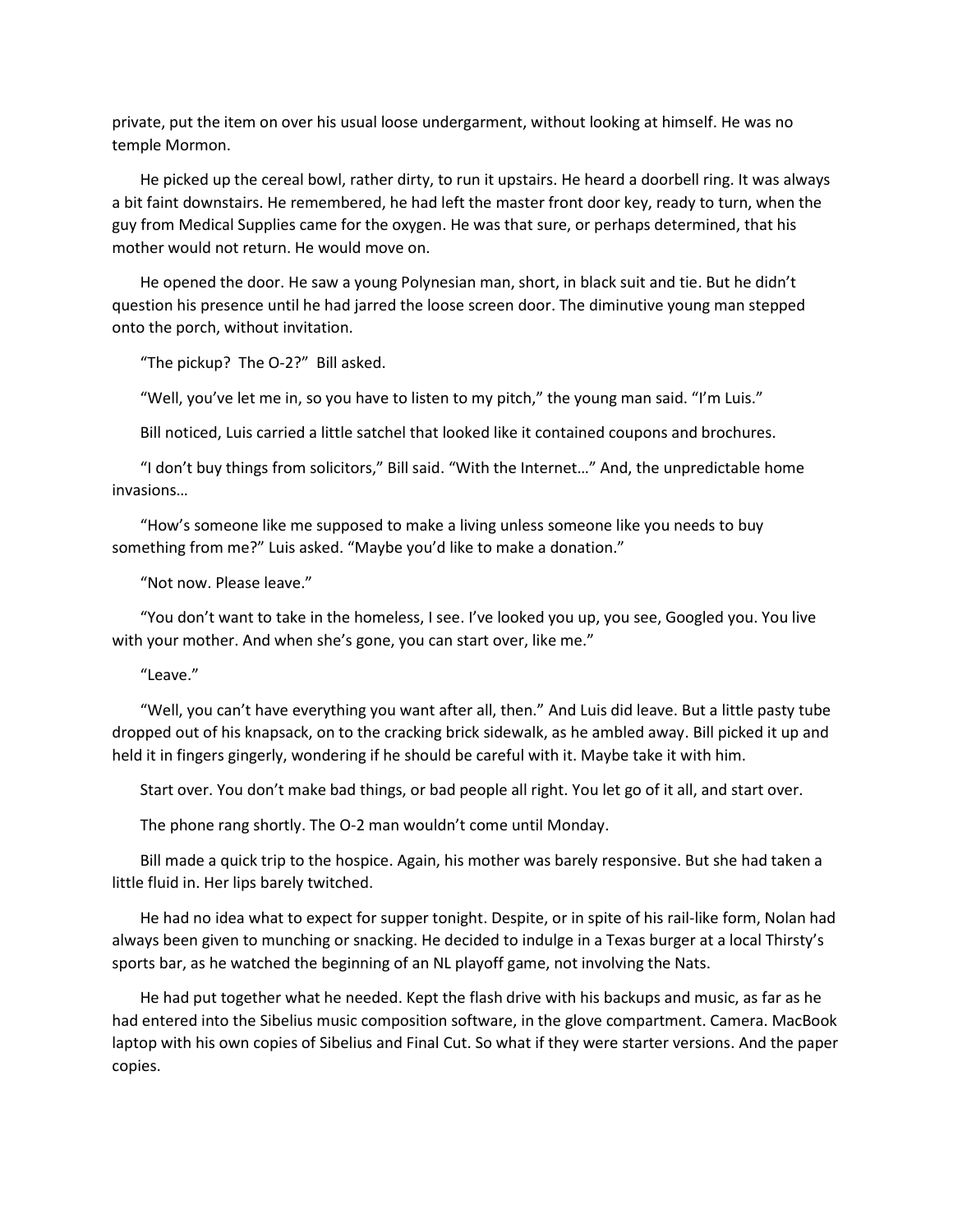Before leaving, he repositioned his own clothing, removing his T-shirt, and putting on an older formfitted purple shirt with buttons more closely spaced than usual. He had owned it ever since his days in the Village three decades before.

The landline rang again. He thought he'd better answer, not give away the idea he wasn't home.

"This is the outpatient department from Northern Virginia Doctor's," the female voice said, after Bill identified himself. "This is to confirm your stress test Tuesday morning."

"I didn't think my doctor had set it up. I thought it was up to me."

"I've got your Medicare Part B referral here. You'll do a 20-minute stress and be fitted for a Holter. I've sent an email with the instructions." The line suddenly disconnected.

Bill noticed that his modem was down now. Really down, with only one light on the left, red, glaring at him. He wouldn't get to read the email, which would order him to do some humiliating things. It was just as well. It was time to go. This guy Nolan could read him with telepathy anyway.

Bill made his final preparations. He checked the area near the porch screen door, and spotted a blue Sandisk, shifted into a ground crevasse along the old porch. He thought he had picked up everything. The visitor had left, with no deal. But he had somehow dropped this second freebie. He wondered about a particular recent incident in a bar. He dropped it in his shirt pocket, behind the smartphone. It could get forgotten. Oh, yes. The little tubeworm vial, too. Put that with his handwritten stuff, in his knapsack, not quite a duffel bag. Maybe these two unknown items served a non-criminal purpose.

He remembered one more detail. He took 40 seconds to trim his fingernails, with an economy-sized clipper still on his nightstand.

He then left home in his blue Focus, arming the security system and locking the Medeco. As he backed out of the driveway, his driveway now, he barely bothered to check that he had turned the vintage garage door lock lever. He made his way out I-66, under clear skies, with a vague darkness toward the west. He rehearsed his own message, things he probably would not say, but suspected Nolan had figured out.

#### \*\*\*

He passed a few bars and restaurants before ramping onto the Interstate. There was even an old singles club, which had survived decades of "world turning." He remembered an evening, four decades before, when he had tried conventional dating, that cameras hadn't been allowed inside. That was to protect the shy people. Then, orders of magnitude more recently, "they" had made everybody surrender their cell phones before going inside a second-rate hotel ballroom for a "Black Party" this past summer. The evening had not become as kinky as he had expected, all of this to his liking. He hadn't surrendered his little silver Canon. When he tried to use it, a bouncer grabbed him. He would be ejected unless he turned over the Sandisk. He really didn't think he had gotten off much of a shot anyhow. Trouble was, there were pictures of his mom's house on there, stuff that could have tracked him. Not that many images, maybe fifty or so. But it all made sense.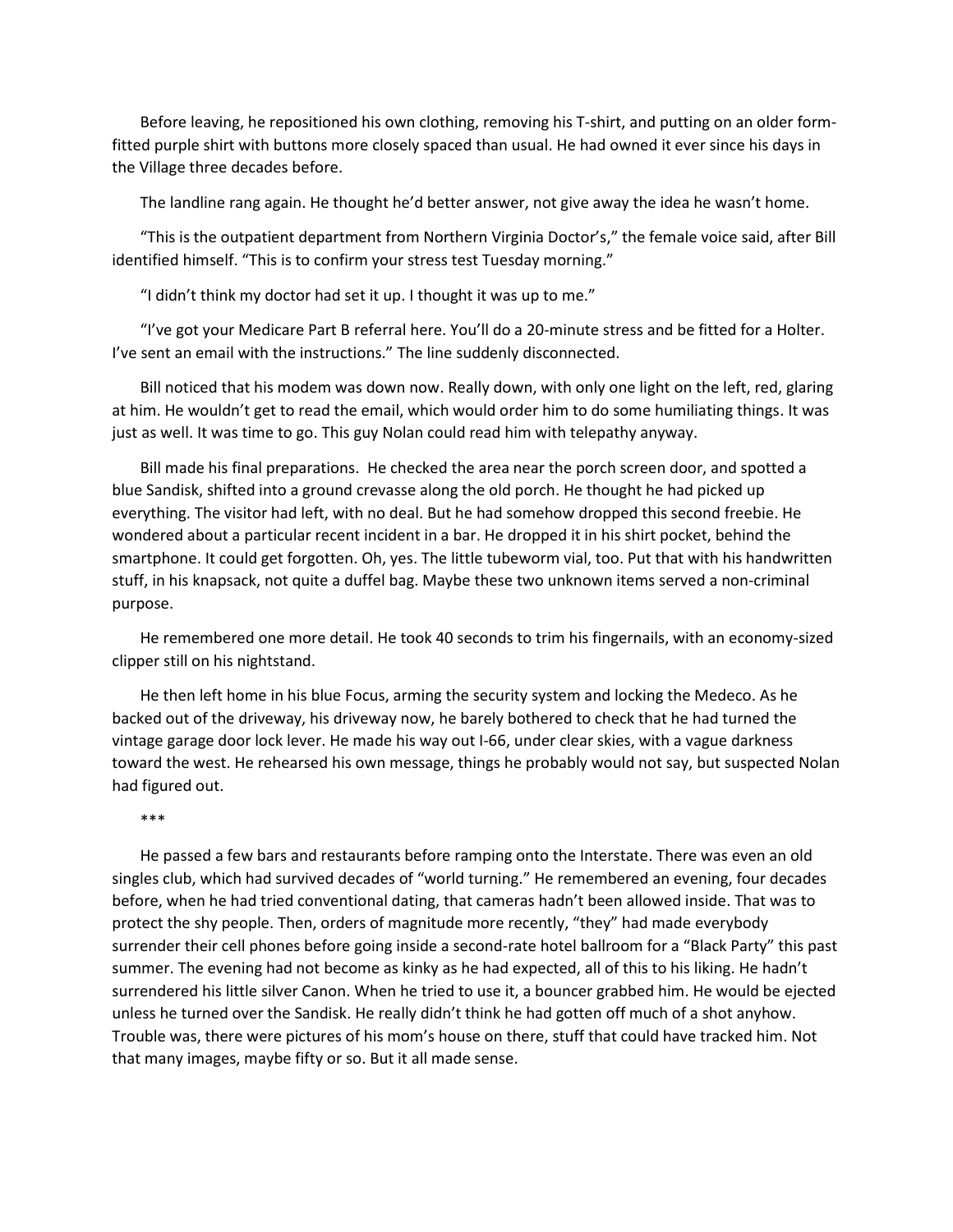He glided onto the Interstate, and found the traffic unusually light. He resisted turning on Sirius XM-The Blend until he thought a little more.

Being a self-publisher who attracted global attention but whose "much speaking" didn't pay its own freight, he could walk back into the moral arguments. The blowback (not the same as payback) could become a "bitch." Arguments were not commutative. He could see that even a "free market" might not let him stay out there forever. He had attracted risk to other people – even his mother – and didn't have the operating "profit" to cover it. He should have a stake in other people, somehow, even though he didn't have his own kids. He should face what others faced.

He had gotten out of things. He had served without serving, so to speak, as he had bragged about his experience four decades ago in Army Basic Combat Training. Others had gone off to Vietnam – the wrongful war – instead of him, because of his confining book smarts. He had played the system. Then, in relationships, he had refused to make anyone all right. (Oh, that has been his reaction when thrown into special education as a sub.) He had refused because it didn't mean anything if he did. He couldn't afford to let it mean anything. There was a word they used to use for his behavior back in the '60s, but nobody would use it today. Call it "cowardice." Nobody mentioned that as a vice, at least in this context, as prerequisite for belonging to society before you drew attention to yourself – today. Not in the age of viral YouTubes and Likeonomics. Yet, if you don't step up when you are challenged to, you lose the right to become a victim, to be memorialized, to enjoy eternal pleasantries with loved ones. You remain alone, independent. But if someone comes after you, you wind up paying for their sins as if they were your own. "Don't be a coward," as an aphorism, is indeed a double-negative.

Bill took himself out of introspection mode, flipped on the radio. A song he had requested on the Sirius website played. "Imagine Me Naked." Just don't imagine "me."

### **-7-**

The Sirius XM Blend coverage went into an interview mode about the time Bill pulled off the Interstate. As he got onto a through two-lane road, he flipped the radio button to FM. The discussion sounded apropos.

"No, the danger this writer pointed out applies just to servers. A terrorist could plant his go signal on an amateur's site."

"OK, that's not quite as bad, or the same as, putting an unwanted image on somebody's home computer."

"Well, presumably you can always check your site. You don't always have a particular computer with you." The radio static took over.

So Bill shifted to another channel. It was only now that he noticed the outdoors getting darker quickly, as he reached the first turnoff in his handwritten instructions.

He found another channel that worked. "Well, the big story is the space storm. They won't know how intense it will be on the XL scale until mid-afternoon. They could have to put in some brownouts or redirect some power to protect the grid, particularly New York and north, specifically in Canada, closer to the Magnetic North Pole."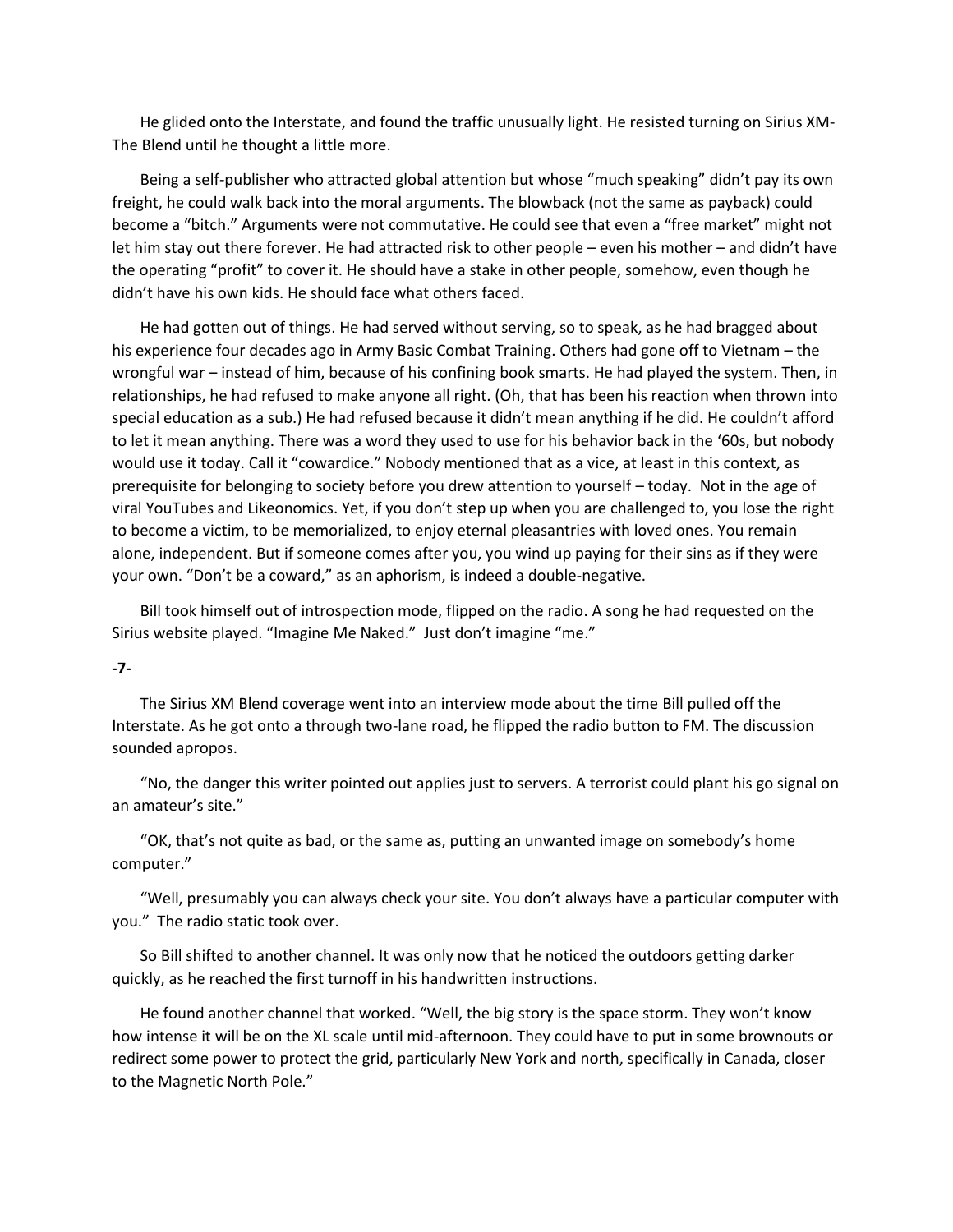According to Nolan's directions, he had two more turns to find. He hoped he had written them down right. He could try to bring up his email on his Droid smartphone, but the service might be spotty out here. And with bad space weather approaching as well as severe thunderstorms, he needed to do things the low-tech, "collectivist '70s" way. But Nolan was supposed to be all set up, right?

Water splatted on his windshield, and was coming down in a torrent in 30 seconds. At least the road was still paved, if bumpy. He drove into the woods, as wind picked up. A weak tree could take him out for good. The second turn led to gravel, and the rain let up just a little.

Bill drove the two miles, as he noticed a stream, which he hopped would not overflow. The sky vomited in spurts, like a sick kid, with maybe three spit-ups, until he reached the final turn. He had another 8000 feet to go, he figured – that's horizontally. The road felt sticky. Nolan hadn't said anything about needing a four-wheel drive – but this was the country. A place where the supply of new people was not infinite, a region for people who were settled in life, and were OK with propane tanks and septic systems.

He chugged along on his well-inflated new tires, as the rain finally let go, and in about five minutes he could spot a tract house, half of it log cabin, in a slight clearing, sized as a baseball outfield, surrounded by a '50s-style chain-link fence. The road was so muddy that he tried the grass, and found even that mushy. He stopped. He would have to carry his hard copies and laptop himself. It would be awkward to manage all this to the door. But he would try.

He thought about trying the phone first. He reached for it in his pocket, and grabbed the little Sandisk, fumbling both. He put them back into the pocket. He shouldn't fool around. He recalled the tube of anointing oil, or whatever it could be. He topped on a dry spot and fished for it out of his knapsack. He let the engine run, in park, and then started creeping along, enjoying the anticipation. He stuck the plastic vial and the USB from his glove compartment into a small envelope and into a back pocket. He had no other convenient spaces.

He recalled one happy thought. "The Kid." He flipped on his car radio for a moment and listened to the sound of music. He visualized and imagined. After a song about the moonlight, out of place, finished, he snapped it off.

### **-8-**

The mid-afternoon sun was peeping through, as he put his opus-works and hardware down on the wooden porch floor and tapped the door. Would this really happen?

He felt like somebody making a landline call in the days before answering machines. But in about 30 seconds, the door swung away, and he beheld Nolan in front of him.

He felt Nolan's embrace before he had a chance to notice anything with his beady eyes. Bill's bald head fit just against Nolan's tender chin. The young man was all lean.

Bill actually spied the living room or ashram (or whatever, underneath the frame part of the home) before he looked back at Nolan, maybe for a moment of anticipation. He spotted a Yamaha electric piano, mounted properly in original kit shelving, a super MacBook, a professional video cam, a workspace—all to his left and center. A gunmetal gray shelf, apparently fastened to the wall by one of those 800-number gadgets, held some technical books and papers. To the right, below an open picture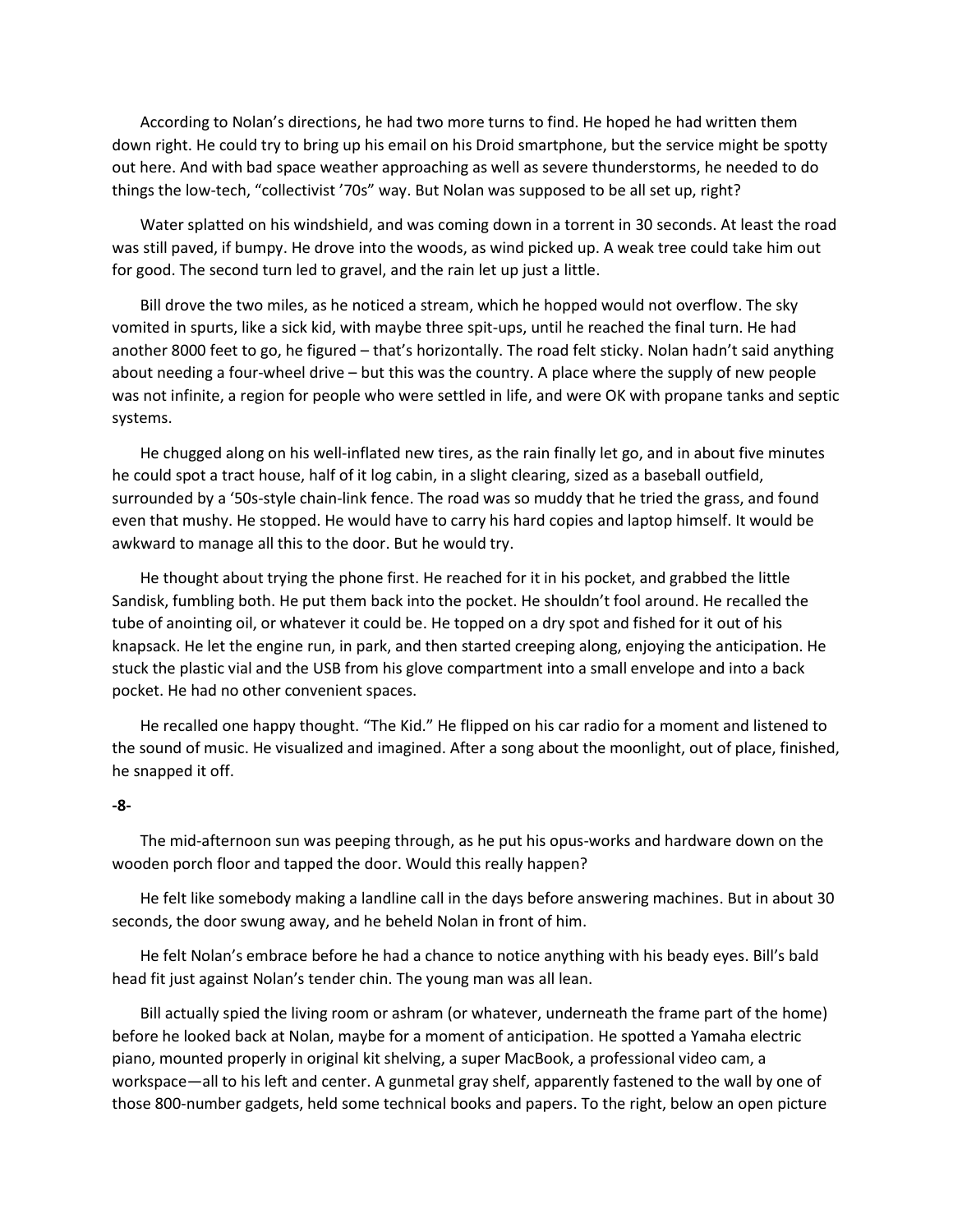window, a full sized sofa, covered with a white sheet. Behind Nolan's head, directly, and the last thing Bill's eyes picked up from the setting, as a surreal *Life of Pi* poster, complete with the Bengal tiger and majestic boy.

He looked up at Nolan, who smiled. There were no surprises. A bowl cut of a blond, almost gold mop with a sheen; a fitted shirt, buttons close, only the top open; sockless feet, sandals, thick hairs.

"This isn't exactly a roadside attraction," Bill said. "But maybe the music…"

"It looks like you got it all," Nolan said. "We can get right to work, at first, if you want."

Indeed they did. Nolan went right to his MacBook and got the Sibelius software program set up.

"As you play, I have a way to change the metronome. You've got key signatures."

"It's four movements. It's gonna take me like an hour to play this." Bill ran through the form of his sonata. "I can't play the scherzo fast enough."

Nolan looked at the sheets. He stretched his big soft hands, graced with some soft dark hair. "You'd have to expect me to practice this some day. But I can set the tempo back up in playback. It looks like this will take about 60 gig.

"Hope the storms hold off."

"Oh, they might not matter so much. That's why I come out here."

\*\*\*

Bill emptied the back pocket. Nolan put the vial and USB aside, on a table near the entrance. "No, we won't forget," he said. "But if you play well enough, we might not need your amateur prerecording."

Bill hammered through his sonata: the playful opening in C of the first movement, followed by an unusual move to relative minor for a second subject, a tone row development section, and a return to passion for the recapitulation, ending quietly as he dissolved between major and minor. He did lumber through the scherzo, but made the most of the episodic middle sections. Nolan would look up often from playing DJ at his console, and pay attention to the new music, laid out in ambitious forms. The slow movement was a dirge, again based on a tone row but harmonized, and eventually played back in a palindrome. The finale started out playful, but in Rachmaninoff style worked up to an epilogue with a "big tune" which could modulate to polar remote keys by putting together successive relative minors and going to majors.

At the triumphant end, forty minutes later, Nolan said, "And I'm supposed to hold applause." Then, he clapped.

"That's the name of the last theme that came in a dream. I don't think I ever posted it."

"Then I guess I can really read your mind," Nolan said, with hand going on the shoulder. "I'm going so show you how to re-notate the scores. We can back it up then. You'll have to find a safe place to finish it."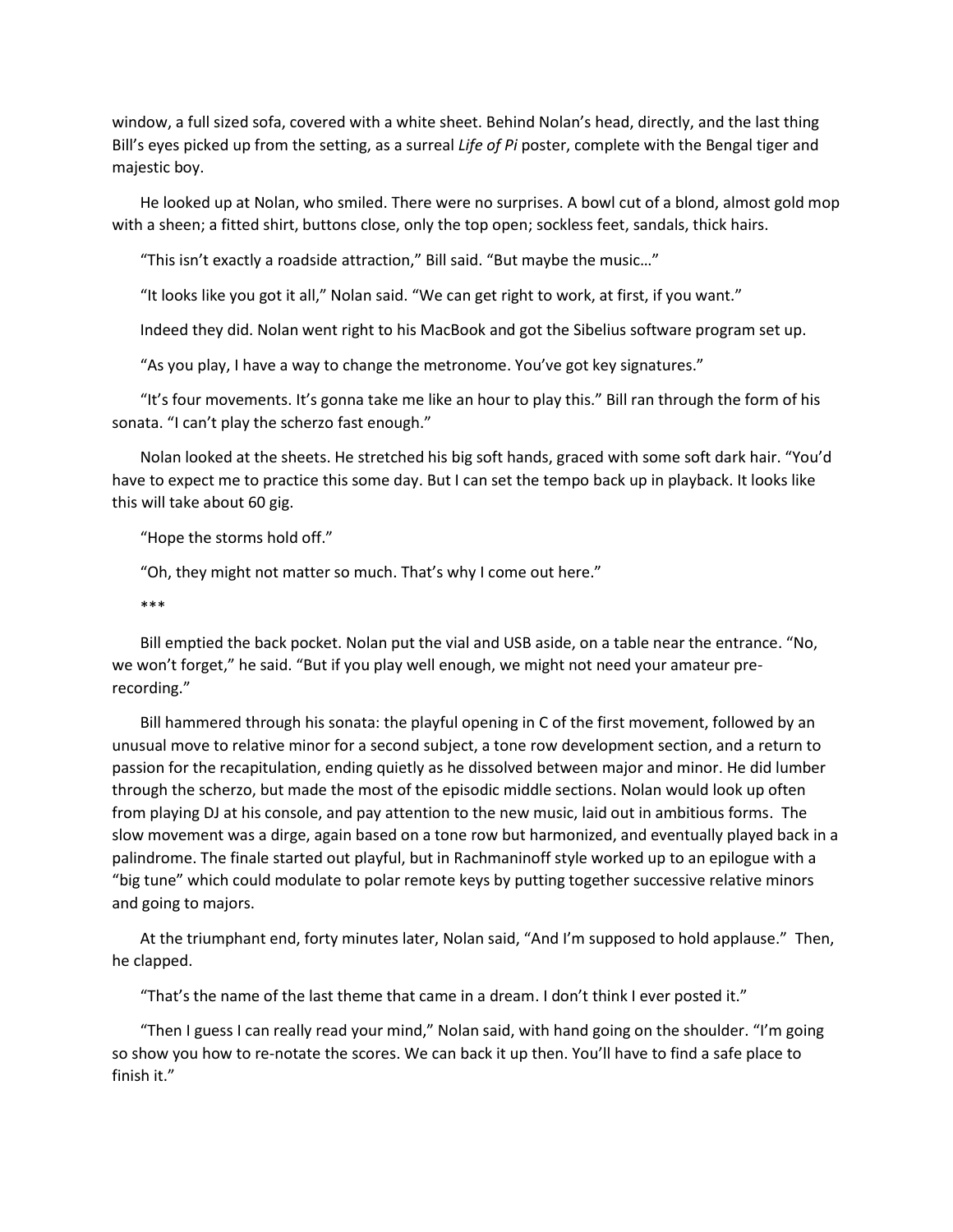Nolan went through the technology, and even got Bill to repeat the steps.

"We'll make the backup optical, a CD," Nolan said.

"That you probably did read in my blogs."

"Now, Bill, you also wanted me to help you do a video. You do look right to go on CNN, don't you?"

Nolan started to manipulate the tripod and set up the videocam.

\*\*\*

"And you have about a hundred pics to put underneath your video while you talk," Nolan said, as he manipulated a few of them, including a shot of the Wren building at William and Mary.

The sunlight was diminishing, and the rumbles of thunder were coming back. Bill heard a scratching on the door as it flung into the room, and a huge cat pranced in and jumped up on the sofa, unphased by the showerhead the animal had left open. Nolan jumped up to shut it off, slamming the door.

"Oh, that's Jenny. She's part serval."

"And probably very attached to you," Bill said, as Bill walked over to the sofa, curiously placed in front of a notched log wall rather than before the picture window. Jenny made room. Nolan followed. Bill sat on the left side, and Jenny climbed into Bill's lap.

"They say servals aren't flexible. The same person has to feed her."

"Jenny's pretty good. She's different. And she knows her boundaries. Never jumps on the technical stuff. But she's tried to play a real piano at Up the Stream."

"So you know about it."

"Oh yes. Last year, as a high school senior, I wrote a term paper about intentional communities. I volunteered there a week to learn how it works. We'll go over there for a little supper, and pay a little visit to their gym. It'll do you good."

Bill nodded. Indeed it will.

"It's so coincidental."

"Well, this is always grandpa's place. Real people and real cats live beyond that log wall. We can have the big cat here, and it's just about a 150 miles to William and Mary. Three hours."

"You get what happened to me there, a half century ago."

Nolan draped his left arm around Bill now and fingered. "Well, I get that it didn't just happen to you. It was the way it was when you grew up."

"So you buy the point of my story. I guess, there are things we have to do. That generates so much else that happens. It gives you a stake in other generations. The first book said that government shouldn't be making us do it. But we have to, or future generations will wither away and what we wrote and said will come to nothing. So practical needs make us do it. So it becomes a moral issue for people like me, who are different."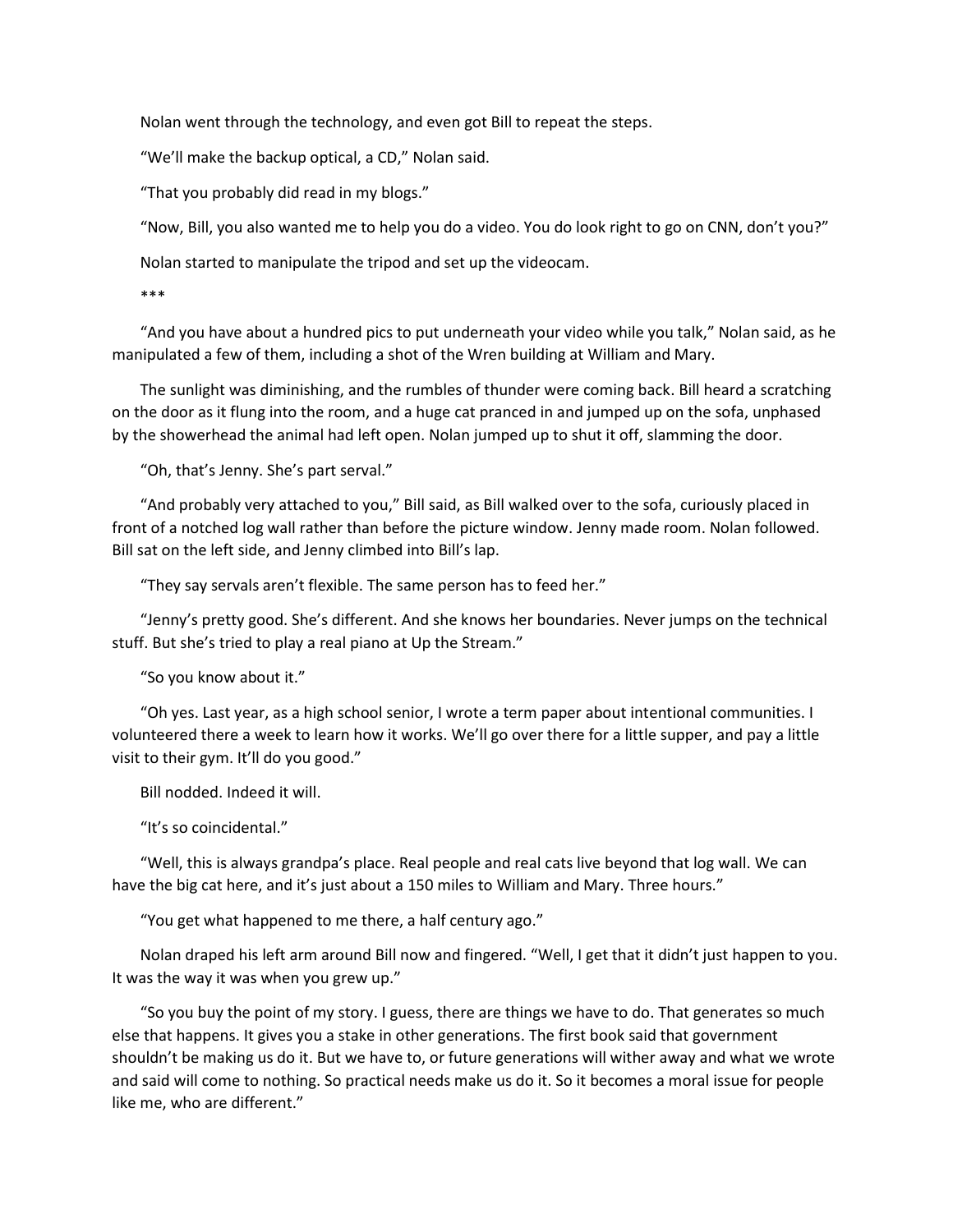"We're all different."

"But we're not all challenged. Nolan, you seem to be on top of everything."

"Literally?" He squeezed on Bill's neck.

"For those of us that are, it's a moral problem. We should define it as one."

"So that's what this 'short film' video will say. Yeah."

Nolan reached across with his right hand, tugged at Bill's phone in the shirt pocket, and pulled out the little blue SanDisk.

"You even forgot this!" Nolan blinked.

"You know about …"

Nolan shushed Bill, walked over to his Mac, inserted the disk into a clip, then the USB, and awakened the machine with his thumbprint. It simply flashed the message "Communications Error." "*Nolo contender*e," Nolan said. "You still have to wait a little while. No matter. All's well that ends well."

Jenny started climbing up in Bill's lap, kneading. "You know, in that movie, Pi had to make his whole life on the boat on meeting Richard Parker's real needs," Bill said. "He even set Richard free. That's the greatest gift to a healthy animal, its freedom." By now, Nolan was back, the arm around Bill, tugging the collar a tad. Nolan then let his hand drape down so that Bill could stroke it. Then Nolan crossed his right leg over the left, so that Bill could even reach the ankle.

"Like Jenny, here, she wouldn't be ready for it. We've spoiled her." Nolan took her in his arms, released his grip on Bill. "She'll have supper with us. You'll see."

"In the Army, after Basic – you know I got drafted anyway after grad school – we named the best looking soldiers after animals. My favorite got called an ocelot. A little bigger than this cat.

"Like me?" Nolan joked, tightening the shoulder grip once more. "But not exactly the way I am yet."

Bill felt his cell phone buzz in his breast pocket. Nolan reached over and pulled it out. "Looks like a VM. I bet you it can wait. It's a Saturday afternoon."

"If it's a gifted animal, indulging it gives it – her– a purpose. But if it's a needy person, it doesn't."

"OK. Maybe we could bike to the gym, just a mile or so. It's on the reservation, so to speak. Then supper with the Clarabeau. And then the best for the last. So you can keep your promises and make it personal. I'll get ready. Maybe a bathroom break now."

\*\*\*

OK, the potty place, in the log section, was simple and clean enough, and unremarkable, with standup shower. This place could hardly stage a family. Bill emerged back into the living room, computers off, and empty. But in 20 seconds or so, he heard pops like the crack of a bat, not quite fireworks. Bill thought to tap the gray shelf, and it clanked, like metal.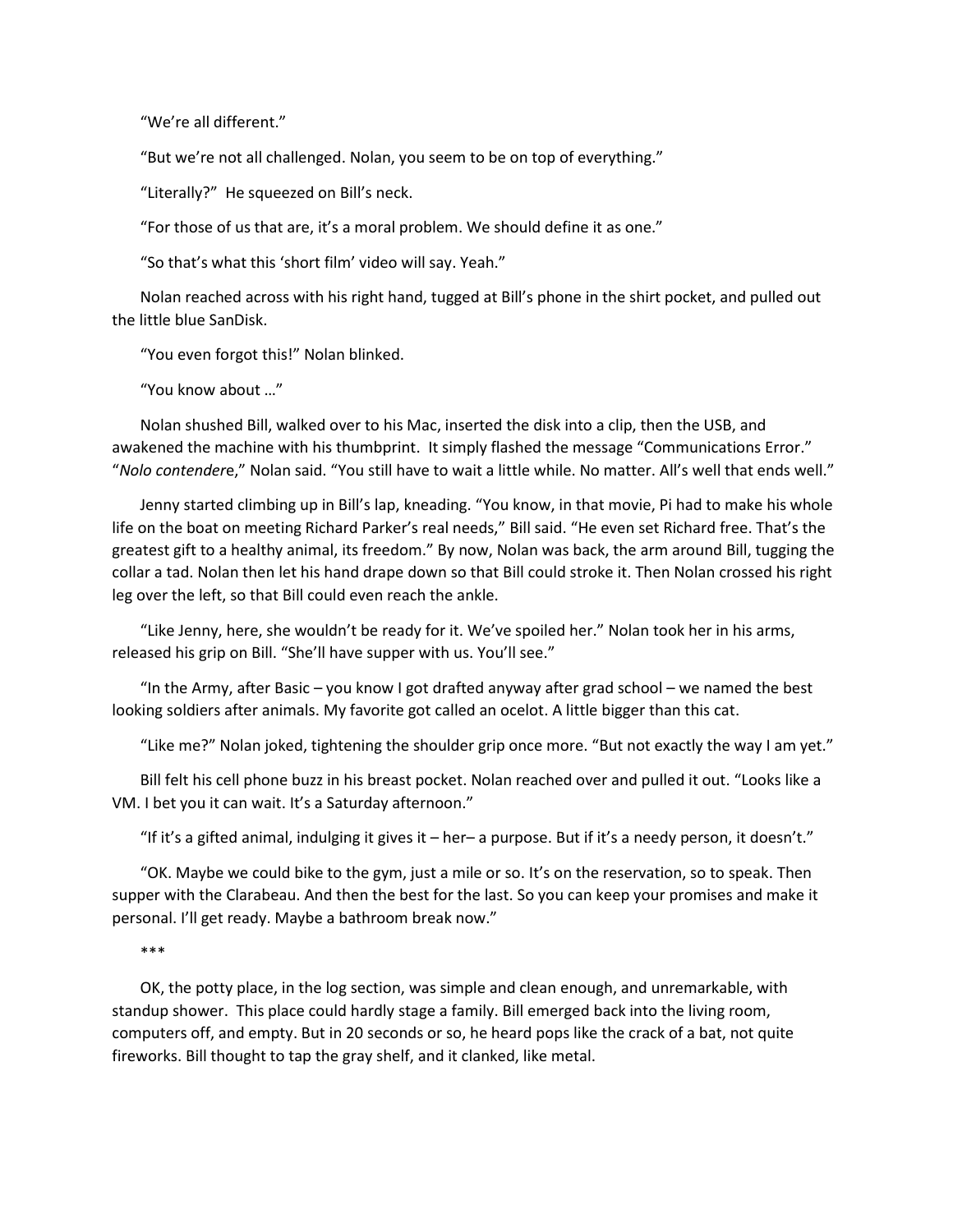Bill poked outside. Sure enough, Nolan stood by the driveway, with a baseball bat, and a few balls, and fungoed one of them over the fence.

"It's not out," Bill said. "I doubt your granddaddy makes any ground rules." As he approached, he felt a surge below from eye-copying the shaggy legs. The shirt hadn't changed, but the sleeves were rolled up.

Nolan tossed a couple batting practice pitches to Bill, who managed to reach the fence on a couple bounces. When they traded places, Nolan was one for two in this game of "homerama."

As they pranced back to the "cabin," Bill remembered the little tube. Maybe it would fit into his pocket along with the cell and petite disk.

But Nolan picked up the little vial and dropped it into his own shirt pocket.

### **-9-**

"You didn't change," Nolan said, as they each mounted a mountain bike. "I thought you would come prepared. But I thought ahead. I've got jocks ready for you when we get to the camp. No, no bike built for two."

Bill thumbed around with his phone, and tried to call voice mail, suddenly noticing the bars had dropped.

"Let's go. It may work farther away," Nolan said.

The wet path worked to Bill's advantage. Nolan couldn't pedal that fast in mud either. The heavy rain had stopped, but a light mist, capable of leaving a coat of heavy dew, hung in the air as it got darker. "Good thing wind's down," Nolan said. "Wouldn't want a tree to fall on you, or even me. But in this weather, no need to think about wind resistance."

Bill actually enjoyed the ride, for about ten minutes, down a path that made three turns, and then came to a fence with gate, which Nolan opened with an ordinary key. Jenny followed along.

In about five minutes, maintaining a fast pace on a gravel path, they came to the outskirts of a community, with one-story frame and shingle buildings at various angles to a path, which diverged.

The first building, stained plywood frame about the size of an ice fishing hut, appeared on the left, like a sentinel, but obviously useful, and padlocked. Nolan slowed, and pedaled over toward it, beckoning Bill to play peeping Tom. Bill spotted some more computing equipment, a laser printer, and some copying and laminating gear. The place was not that cluttered; everything was laid out on two simple tables. Bill thought he shouldn't ask why this would be on the border of community property. Bill's usually indifferent nose picked up a little aroma of lacquer, reminding him of seventh grade "industrial arts."

Nolan led them up to a small gabled building, and opened the unlocked door. Inside, Bill saw a typical gym, with free weights, benches, inclines, parallel ad chinning bars. There were two proscenium doors behind, as if leading to secret chambers.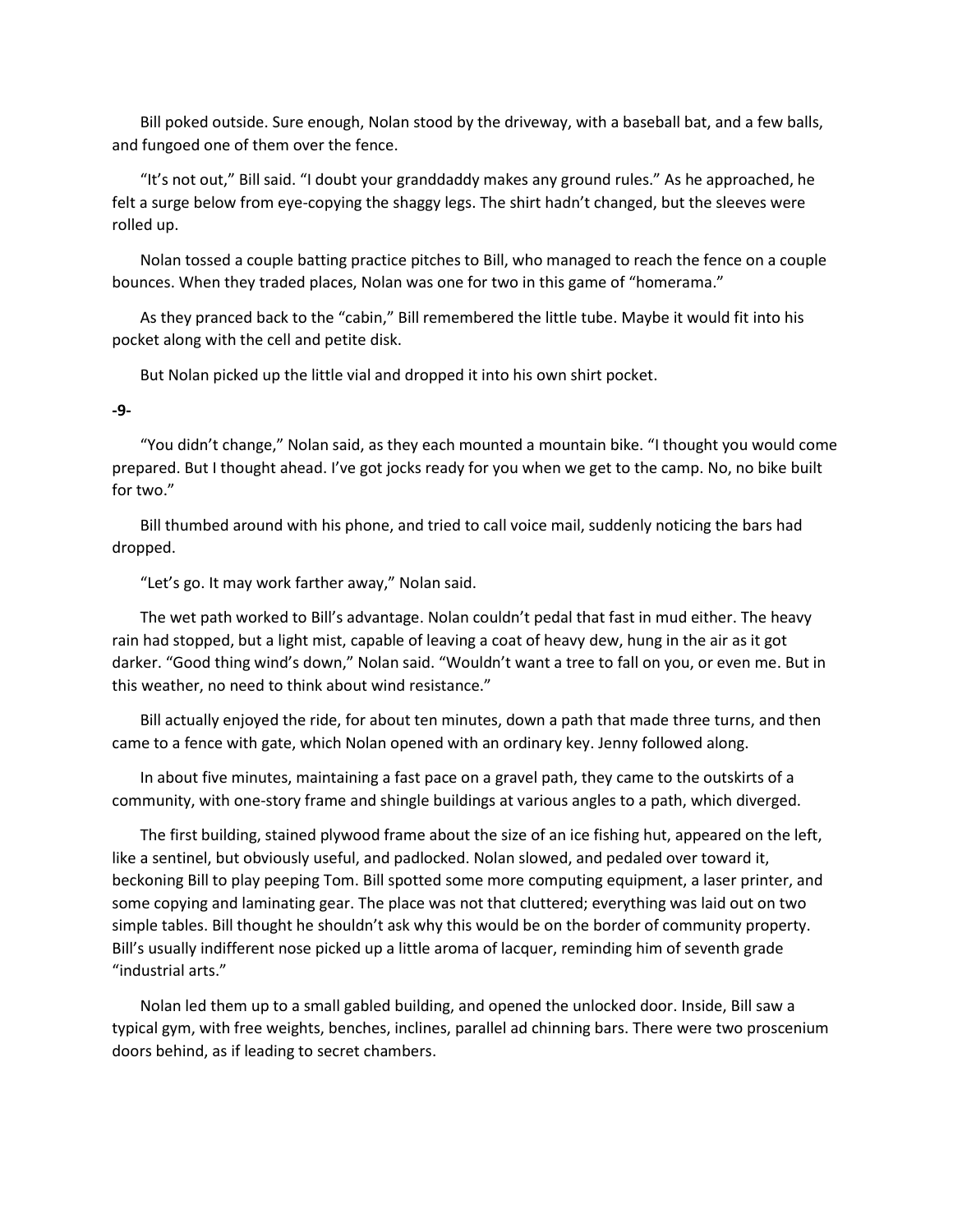Bill stopped, and checked his phone again. This time, he got into his VM. The "Voice of Music" read, "Hello, Mr. B., this is Arlington Hospice. We are without power, and I'm calling you on cell. I wonder if you can help us with your mother." The message stopped.

Nolan vanished into the back chamber for a few seconds, and returned.

"No words now," Nolan said. "Come here, and turn around. I'm going to make this fairer."

Bill obeyed ("to" Nolan, as in French). He felt strong hands on his shoulders. "Relax a moment," Nolan ordered.

Bill felt some massage strokes, as in 6/4 Brahms time, and then a pleasant squeeze against his upper chest, and a little tug on the second button, almost at collar level. He felt fingers slide in a couple inches. He relaxed. Nolan let up, and Bill turned around, leaning against Nolan's shoulder.

"I know what you can feel for," Nolan said. "And it means a lot to you."

Bill reached for the second collar-level button. Nolan grabbed his hand

"No fair. You need to don the shorts. Just go to the locker room. You won't need any help. I'm not the sub."

Bill looked up.

"Go!"

Bill went into the little dressing area, and saw a door ajar, halfway, leading to an inner sanctum, dark, apparently furnished with a cot and some little electronics, parked like drain flies. Below him he saw a pair of gray Bermuda shorts on a bench. They were a little more substantial than the trunks he had worn "lying beneath." He thought, he had unwittingly come prepared to help in a locker room, LOL. He unsnapped his jeans, found the zipper already failing, and let the clothing drop to the floor, and stepped out, almost as if needing permission for a baby step. The cat wandered in and rubbed his bare, bald legs. Oh, nothing to be ashamed of. Oh, he thought, his practice (before today) of never wearing shorts anymore made a statement, about what was not OK. The idea would get around, and affect people, until now. He donned the replacement shorts.

He ambled out, and saw Nolan doing some pull-ups, with sleeves rolled up enough to suggest muscle knots, underneath rather new hair. The buttons would stay for now. Next, Nolan lay back and whipped out about 15 leg lifts.

"Ready?" Nolan snapped, and beckoned. Nolan actually lifted Bill up by the waist, and helped him complete ten reps of the pull-ups Bill glanced down, enough to see the again cat staring at his own now ladylike gams.

"How many can you do by yourself?" Nolan asked. Bill managed to get off four.

They took turns spotting each other for free weights – Nolan getting over 400, and Bill satisfied with the bar alone, before walking down the path a bit further for dinner.

-**10-**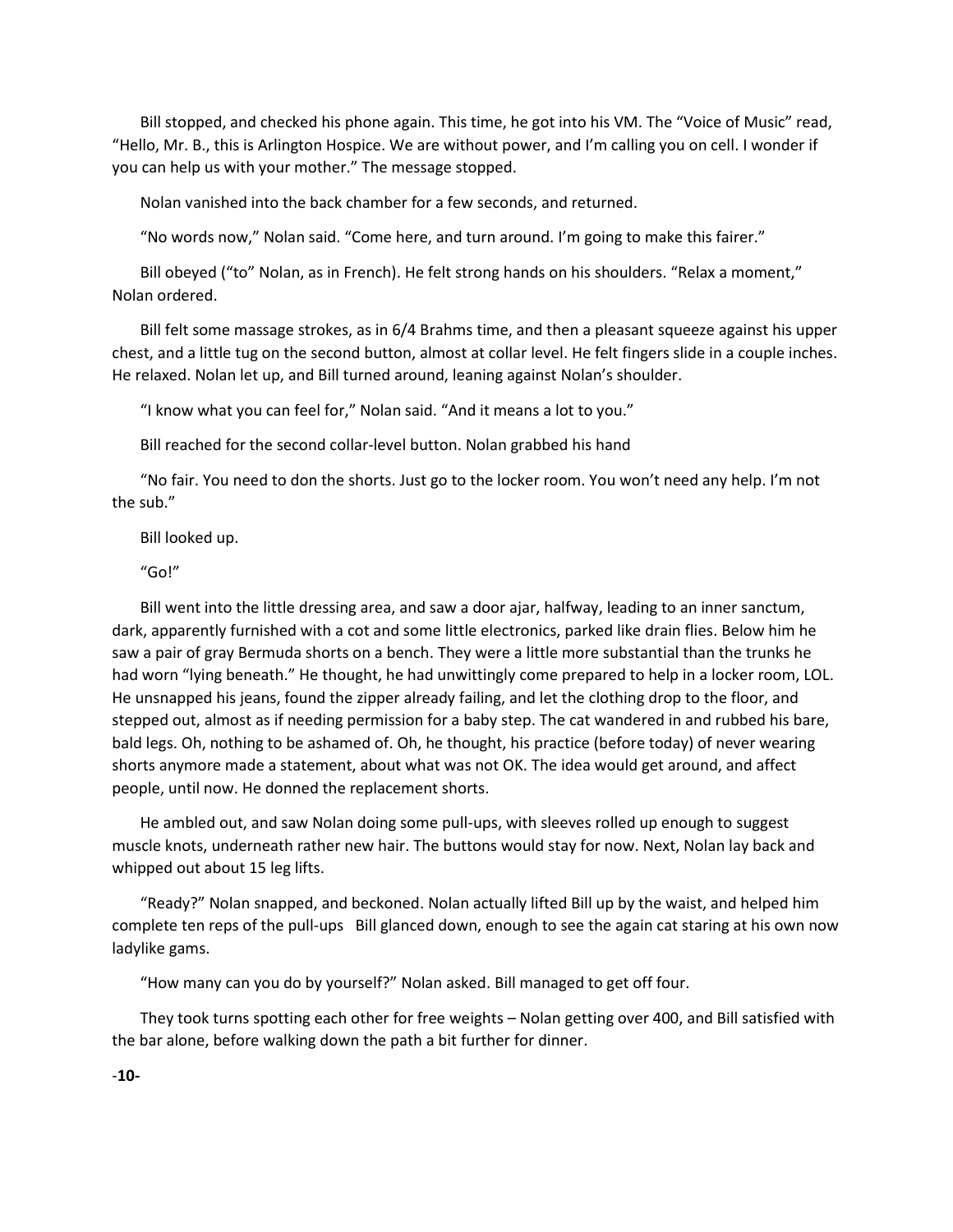Three buildings down, they came to a log and plywood structure that appeared, to a peeping Tom at least, to have a loft. Nolan knocked, and a wiry but not bald man a little younger than Bill answered. Bill recognized a familiar scene: on one wall, shelving with books and board games – including his own *Do Ask, Do Tell* series. There was a simple TV at the other end of the room, an '80s-style stereo system, with a small collection of CDs and vinyl records, mostly pop. Below the loft, he saw an upright piano, and a game table all set up. To the left, he saw a fireplace, with a mantle, and candles on top. Bill counted them as if they were floors of a building. There were 18.

"Bill, this is, shall I still call you Clarabeau," Nolan said. *Men* shake hands. They did so firmly.

A middle-aged woman, tall, bowl cut normally befitting a young man, walked in through the front, and lassoed Clarabeau by the waist. "And this is Beatrice," Clarabeau said. "We call this house Beatrix, named after her."

"The soufflé will be ready in about 20 minutes," Beatrice said. "The kitchen's a few buildings down.

"So she has to watch it from the distance. Difficult unless you're a Clarabeau like me," Clarabeau said.

"Well, not until we bunk him down," Beatrice said. Bill felt his diaphragm jump.

"Yeah, we need an inquisition."

Nolan intervened, with a degree of protectionism. "Bill, why don't you play a little of your sonata on a real piano. It doesn't need any power but yours."

"It'll always be around," Beatrice said. "No matter how crazy the world gets."

Bill banged out the last three minutes of the sonata, the "Applause Theme," and played it pretty well, even if the piano sounded off key, maybe like a prop for Berg's opera *Wozzeck*.

And all three audience members clapped, perhaps British style, until Jenny meowed.

"I've got to check on the food."

Clarabeau set up a chess clock, and some pieces.

"I guess I'm on the road." Bill played a Sicilian Defense, but Clarabeau deviated from established theory quickly, trying to keep a pawn center. In a 15-minute game, Bill displayed his old stuff, disorganizing White's pieces with counterplay, winning a pawn and keeping it.

Then Bill played Nolan, who stayed with established theory, and let Bill try his Sveshnilov Sicilian. Nolan did the Bishop sacrifice, Bill did the rook maneuver, but somehow his undressed King did not survive the exposure to public scrutiny. Bill felt a twinge below as he resigned.

A half hour had passed, but Beatrice brought in the soufflé, and some beet salad, carrying them both in wooden containers, in cloth bags. Oprah would have been proud.

They cleared away the chess pieces, and ate dinner at the simple card table.

\*\*\*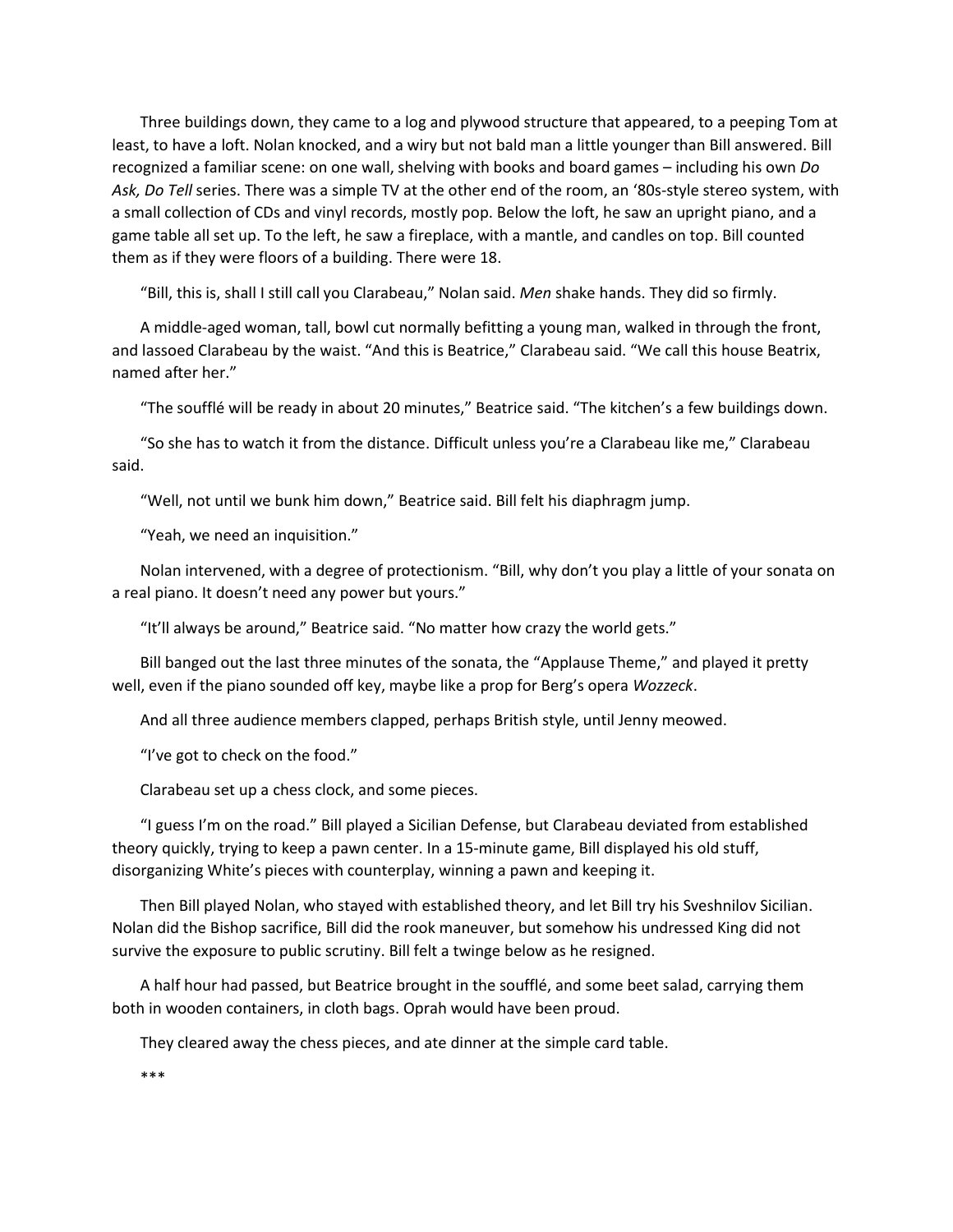"I remember your taking the tour a couple springs ago," Clarabeau started, as they munched on the soufflé. "You never offered to come for the three weeks."

"I don't think …"

"I did just one," Nolan said.

"That's because you were special," Beatrice said.

"You've got Bill's books. And we worked on the video," Nolan said. "Bill just needs a clean up."

"We only have Internet two hours a day here," Clarabeau said, "but I looked at some of your postings, Bill. Yeah, you would have had to destroy them to live here. Cauterize 'em, like tumor cells."

"I don't recruit converts. Or do anything where I have to sell someone else's script," Bill said. "I played by gambit and it worked in a sense. I don't think 'don't ask, don't tell' would have been repealed if I hadn't been hammering away at it for 15 years, being found on search engines, not going away. And that spread to all the other issues. I had to weigh in on everything. It became silly, because I didn't have the stakes other people did. I could watch the world from a perch of fantasy."

"One thing is puzzling," Clarabeau said, "really disturbing. You seem to take delight in this whole thing about your own experience with the Army. You flunked a lot of kids when you were teaching algebra at college, sending some of them to Vietnam, and then when you went in, as pathetic as you were in training, according to your own account, you used your education to manipulate the system so you wouldn't have to go to Nam yourself and risk getting maimed and then expecting someone to love you anyway when you came back. You present yourself as a coward and brag about it! If you really wanted to man up, you'd just skip to Canada yourself. And no blaming that country."

"Bill's going to do something about that," Nolan said, intervening. "He'll go through medical hoops to find out if there was really something wrong, something genetic or born with, and if he can get through it, join up with something. It has to get personal. You wrote that yourself before I preached it. Right, Bill?"

"You asked the right question," Bill said. "That's what I'm trying to get people to do. Not many will. Or even can. Of course, nobody thinks about the draft that way today, partly because the war itself was discredited. So the courageous thing to do would have been to join a protest and get arrested, or leave the country?"

"By your own words, it would have been to join something and care about the people in it," Clarabeau argued.

"Not exactly. Everybody, except maybe Nolan, seems to have an idea about what I'm supposed to do."

"You know, Bill, it really gets personal," Nolan said.

"So, I'm different. Oh, we all are different. But I'm in a position to become dependent on others and, moreover, understand the implications of my dependence and fantasy if too many people follow my example. So, yes, that puts me in a morally problematic position, like that of a football fan. It's like this. We all think diversity is good, because someone will always find it in their self-interest to do what other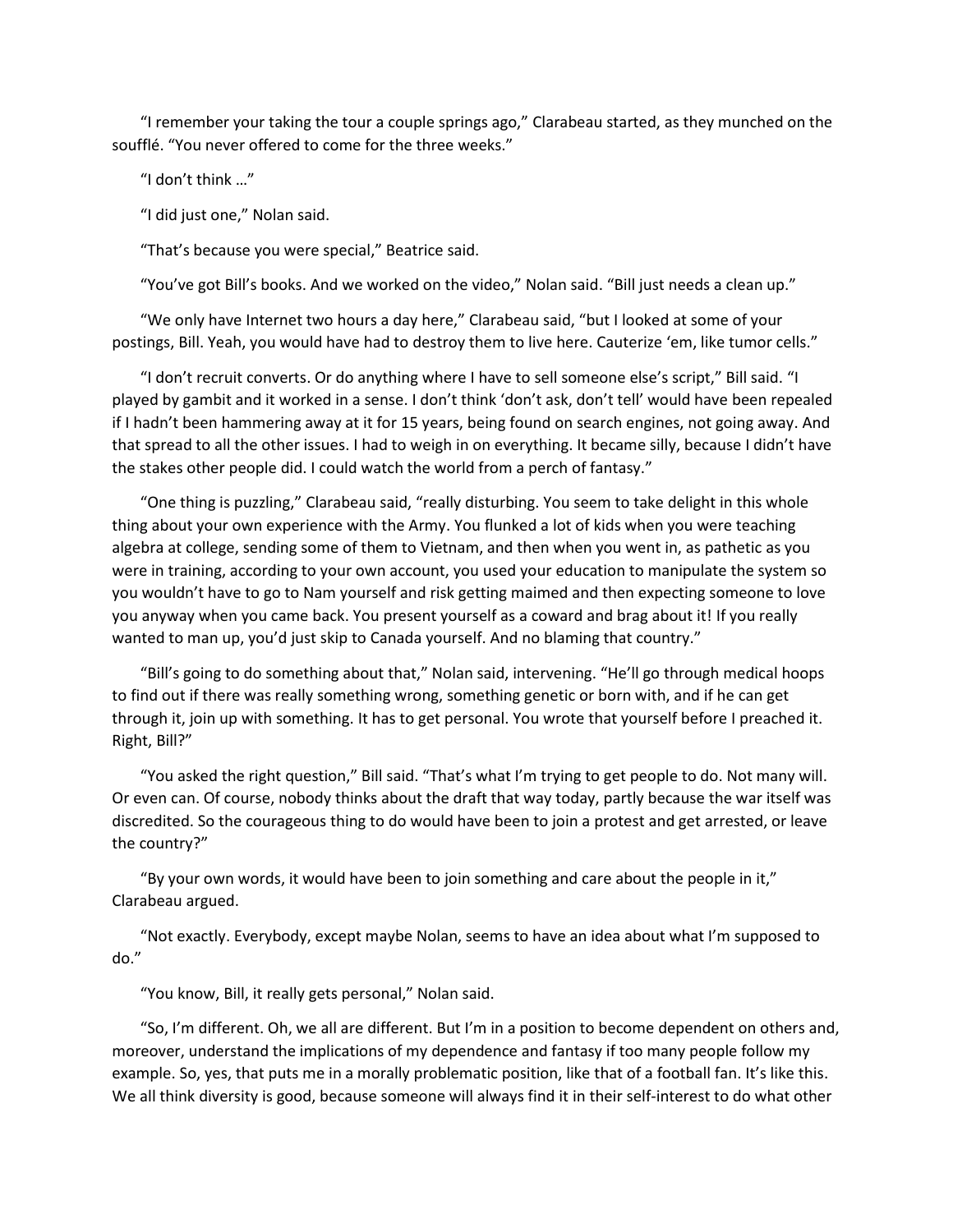people need. But will they? Look at the draft before. Look at the military today, for example. We depend on low-income people to fill the ranks. How do we fill our volunteer fire departments? What makes people really step up? It seems like sometimes it is class. People in other parts of the world don't get a choice but to work for nothing to support our lifestyles. Yeah, I wanted to get this all down so that everyone understands before I join anything at my age."

"I always thought we take care of our own before we have to join anything," Nolan said. "The Army didn't used to be like that, though. Bill rammed the draft down our throats like a candlestick in his book. Kind of a preemptory clue. But now, all around the world, it gets a lot more personal. Even kids like me get it when we go overseas on excursions."

"People will have to leave home and share themselves, or they'll have a lot of doorbell rings," Bill said.

"You obviously like Nolan," Clarabeau said. "I'm not sure he needs to love you back. But I get the idea you aren't interested in anyone that can't become perfect. It's like what do you want to see."

"I always thought there's something better than just reproducing," Bill said. There's achievement. There's knowledge. What's really out there. But, yeah, we may only find out when we take our chances. It seems like we have a new spin on equality: equal access to unfairness, or risk, or sacrifice." What made it hard was that the individual sacrifices would all be different for everyone.

Clarabeau got up, went over near the TV, and turned on a radio.

"The power failures are scattered. The worst are in lower Manhattan, a lot of New Jersey near the Turnpike and up north, northern Virginia, around Dallas, around Kansas City, and around Minneapolis. The heaviest part of the solar storm is supposed to come tonight, but the US will be on the night side, and it's a time of year of less sun. Not that many problems in Europe, but it went dark earlier. What's odd is that people are reporting electronics, phones and computers fried, and even some newer cars won't run. This just doesn't happen from a solar storm."

"Well," Clarabeau said, "Something else is going on. Should we show him the real original?"

Nolan nodded, kneading Bill's shoulders again. "This doesn't have to be in a bar," Nolan said. "He didn't want to come today. He'll get to try some real medicine tonight back home without scrubbing again."

The video monitor came back on, with amazing clarity and depth, like 3-D without glasses. "The Kid" – Brian – sat in the barber chair, as other guys surrounded. The camera, it turned out, was overhead. A tall guy, also blond and certainly resembling Nolan for the quarter-tone of time his face appeared, put down a Coca Cola, reached over, and slowly unbuttoned the plaid shirt, rubbing the chest that was gradually, almost tediously, exposed. Maybe there was nothing to lose.

Clarabeau brought over a little jewel box cover. "We thought it best to preserve this event for you on optical media. No magneto. Nolan, make sure he doesn't drop this from the mountain bike."

## **-11-**

Nolan led the way, as the sun was setting, and the skies had pretty much cleared. The dusk was not chilly, and that might prove convenient. The cat actually forged ahead, as if she got what should happen. Just once, she brought down a sparrow and started to carry it in her jaws.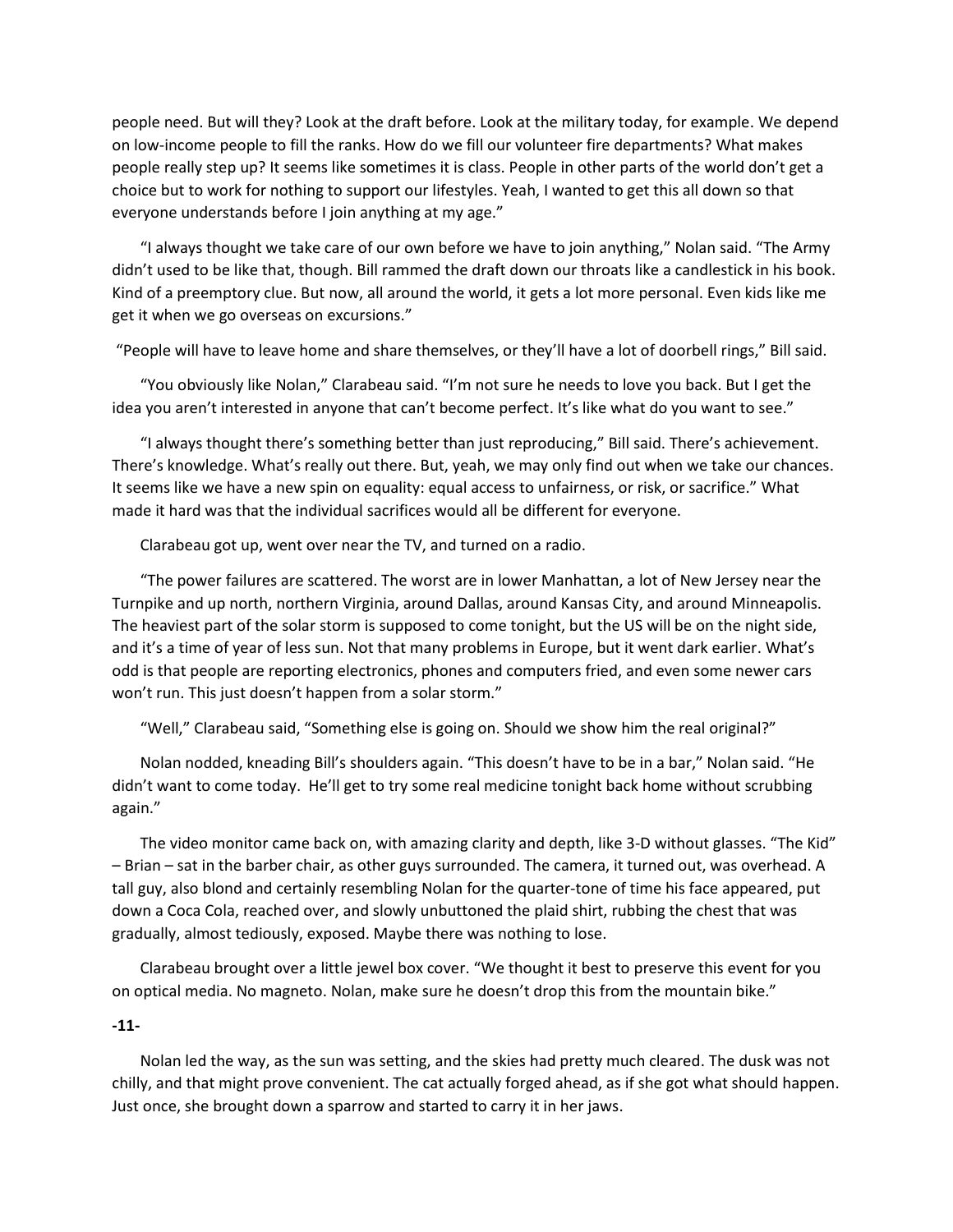They went back into the gym building.

"It was a light dinner," Nolan said, "but we won't pound iron. You wouldn't want dessert this time, or at least not the usual ice cream." The cat led the way into the locker room, and pushed the door open into the anteroom.

"I can imagine that there are sequels on that optical CD," Bill said. "If I'm a man, I must react to what I will see visually." Bill glanced down, straining his peripheral vision as if taking a driver's eye test, and spotted a few small items on the bench. One looked like a dental dam.

Nolan looked down, from a still safe distance of maybe five feet, and made eye contact. "You'll get to see the rest of it some day. Of that, I'm sure. But it could be a while. "

As the cat, having swallowed her prey from the path, rubbed against Bill's sanded lower legs and mewed once. The meow sounded like a miniature roar. "I guess I have to decide who is going to become an angel," Bill said.

"You get one peak experience from me, Bill," Nolan announced. "That's all you need."

Nolan followed the cat, grabbing Bill's hand, through the locker room into the "other room," which seemed illuminated in light blue from an invisible source. Bill turned around, let Nolan embrace him, and massage his neck. Bill fumbled with the second button and got it open, giving access to about five inches of tender chest. Bill touched it, and fingered, careful to mind the nails.

Nolan muscled Bill down to the table, and quickly unbuttoned Bill's shirt. Bill closed his eyes and relaxed for the some warm lather, and then a feeling of scraping, when he felt it below. He didn't look until Nolan rolled some sort of illuminated robot over his chest, making it feel hot.

Then Nolan lay beside him. Bill resumed opening Nolan's shirt, disengaging another tiny button.

"Since I'm too young for you, the wand doesn't work the same way," Nolan said. "Use the clear cream. Start up to anyway and keep going. You can take maybe five minutes. Then we have to go back. I don't want a radiation doughnut in the middle, you understand."

Bill felt the tender, liquid smoothness with his fingertips. He kissed the exposed skin once. The gel was now within easy reach. He rubbed it in, and finished the revelation, one button at a time. Bill could make out a wad in the middle, the calyx, and some fuzz toward the nipples. Nolan handed him a bot and then withdrew it as it blinked blue once.

The Ocelot would stay the way he was.

Bill turned himself over. This time, no women were needed, given the immediate future.

*Enjoy those 15 minutes of pleasure. Fell filled, and get wet. Just let it go. Don't hold back,* as father had once said.

When it was over, Nolan whispered, "You really came alive tonight."

"Without the Lord, though." For Bill, sexual excitement had always happened in the passive voice. Tonight had not shown any change. He could not outgrow who he really was.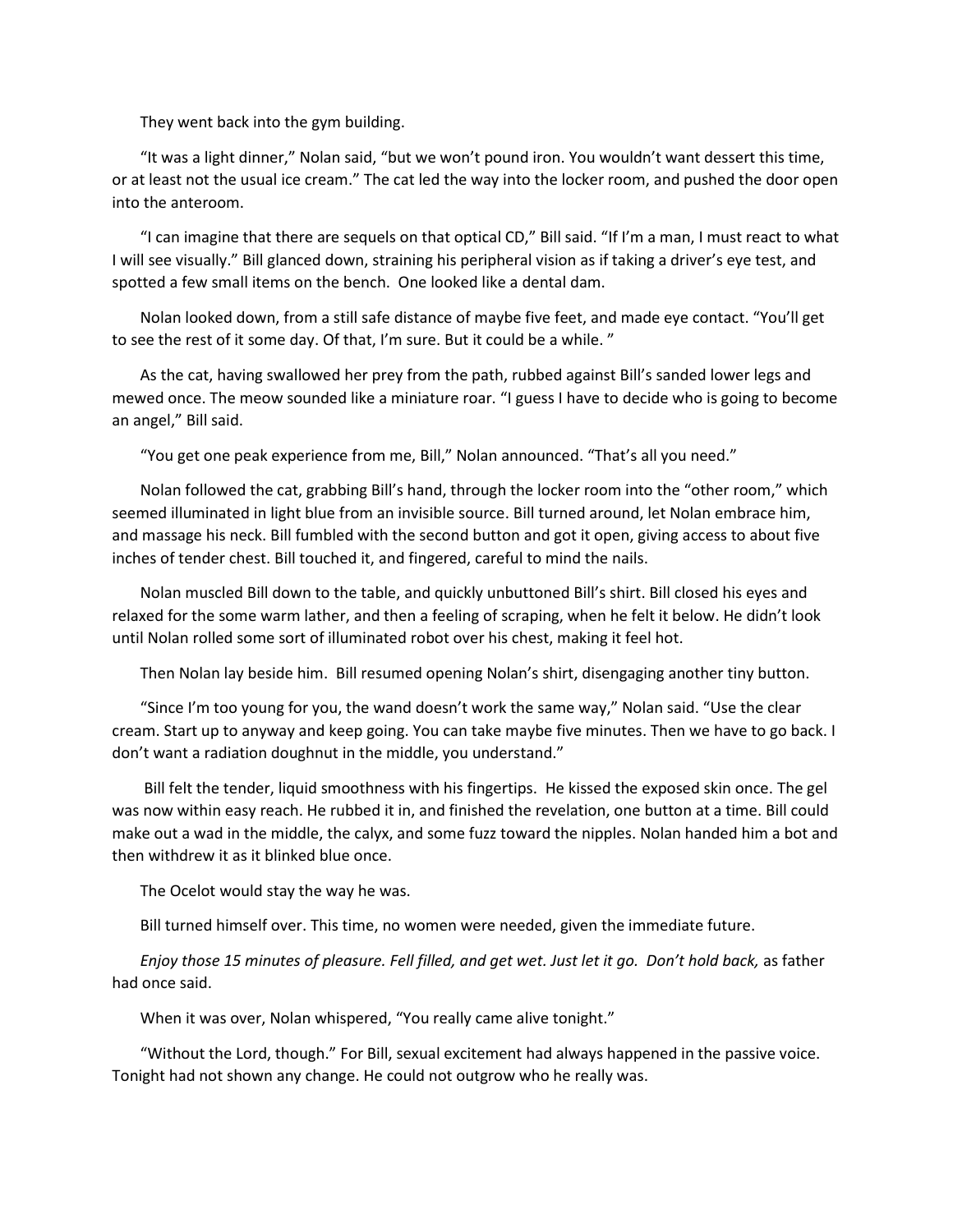"Oh, Mandy," Nolan said. "You wouldn't have melted in my arms if I weren't white."

-**12-**

Nolan and Bill rode bikes off the ashram, back the tree-line path, away from the dusk, Bill in his trousers again. When they got back to the house, the power was still out. Nolan reached under the metal hood and tested one of his computers. It did boot up. He gave Bill his own little Gateway laptop. "I remembered to put it away," Nolan said. "Keep your CD backup. Some day some of this will work well enough that you can use it."

Nolan followed Bill, at some distance, out to his Ford Focus. Bill tediously unlocked it and turned the ignition. It sputtered once. Repeated tries did not produce anything.

Bill walked back. "I've got to go back, too, see what happened at my house. I'll take you to your mom first," Nolan said. "Now that I've done you, you could check your cell phone messages. Oh, not even mine works. I remember. You'll have to go to the hospice. I mean, yeah, you told me you were on hooky when you came to my concert. It should take an hour and a half. Hopefully no roadblocks. Maybe we need to do US 29."

Indeed, the oldest black pickup truck started. "That's the nice thing about a vintage truck from the '60s," he said. "This family is prepared." Bill climbed in, and the serval jumped in, curled on his lap quickly, after sniffing like a pooch.

### \*\*\*

They rode back in silence for the first hour or so. But when they got to Fairfax Circle, they encountered a roadblock, maybe 20 minutes. All they needed was their local Virginia driver's licenses, and to look presentable to the profilers. They checked the radio once. A couple more areas had the power outages and odd personal equipment damage. Central Virginia, from where they had been all the way SE through Richmond down to Williamsburg. And around Cleveland, and then down through central Ohio, *Days of our Lives* country. The World Series, in Phoenix, was still on.

As Nolan coasted past the light traffic toward "home" – mostly older cars and pickups, he recapitulated: "Let me get this right. So in your mind, if somebody loses it, they shouldn't expect to carry on and have children. They should sit in the back of the bus. You don't see a limitless future, you see a plot twist and conclusion now. And that makes you tick."

"You've done your homework. You'd get 100 on my free response test," Bill said.

"Well I did get an A on my first theme at WM," Nolan said. "Maybe I've got another one. But school sounds like it's on the borderline right now. Not cool."

"I have a feeling you'll never disappoint me or anyone, Nolan."

"Well, my future might not what be what it could have been. If your life is over at your age, that's up to you. You got out of this."

"You did everything in the real world. Played real piano, produced plays at the church. Maybe this isn't the work of Luddites, but people who want it to be like it was during the Eisenhower years, when I was growing up."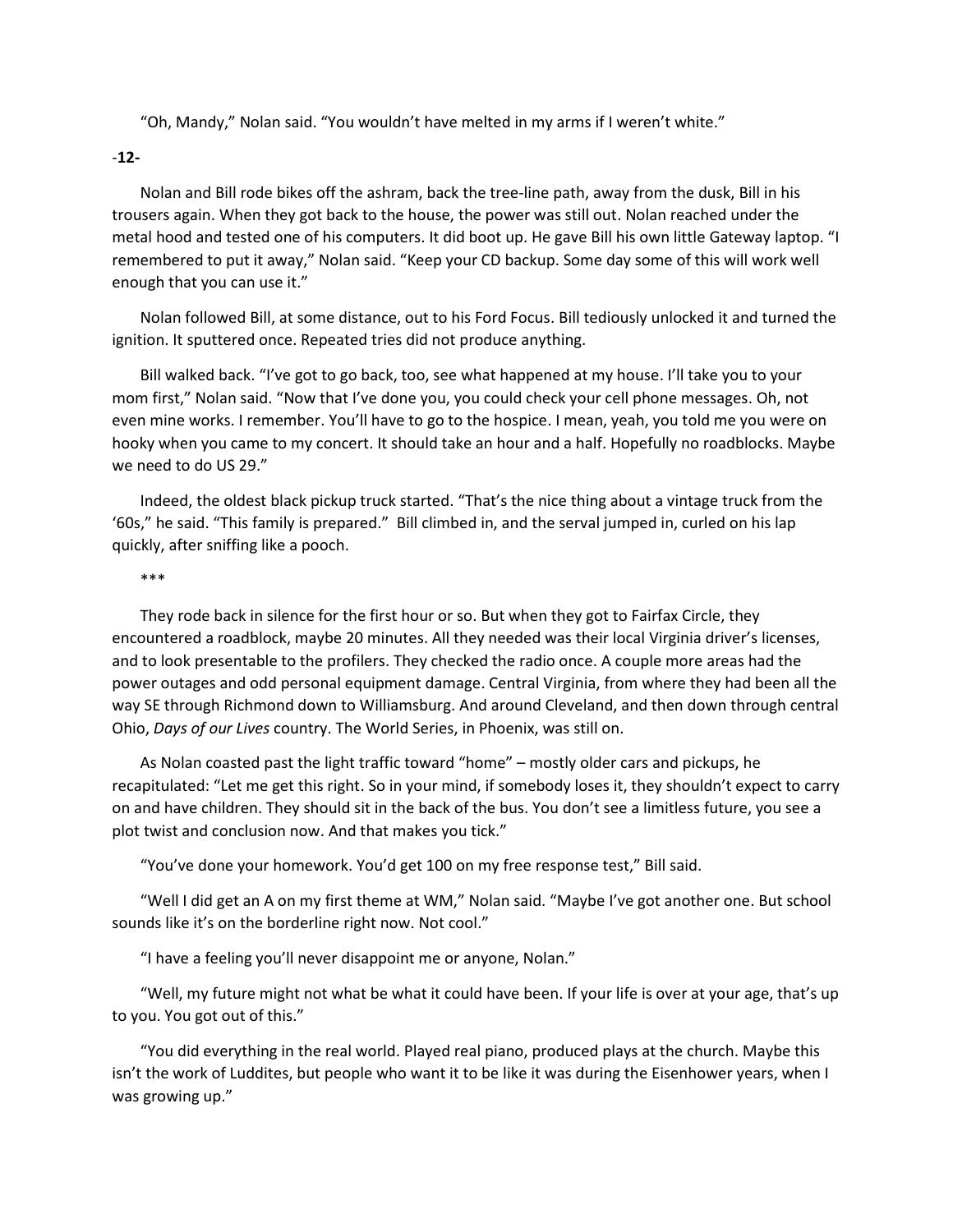"I get it. Childhood isn't bad. Would we all look 18 forever. But I'm game for it."

"You think this is about me? All the places that are down, that's where I lived."

"That comment on your blog is the only clue."

That would be next. "If they can attack someone like me with radio frequency or flux guns, why not the big boys like Google and Facebook."

"They're the obvious bullies. And you used to write yourself, Bill, 'There is no *they*'."

The traffic came and went in spurts as they approached the Beltway, which looked rather empty. "Did I make the world better by loving only good people? I know, why do I call you, or anyone good? I guess society doesn't have to be compassionate until people want to be."

"You won't have a choice from now on, Bill."

## **-13-**

As they got closer to home, the streetlights and traffic signals seemed to have come back on, but the quiet streets were eerie, and businesses seemed closed. Bars looked dark, even before midnight. Nolan stopped at the family home, a '60s-style split level rambler, with timer lights on, a giveaway to many that no one really was there. Bill had to wait only a few minutes. "We're OK," he said. "Let's check your house first."

Nolan passed several accidents, head-ons, as if the signals had turned to all green before failing completely.

"See if you recognize any of your buddies at work," Nolan said, as they eased past a crash. Bill spotted a young man looking like Brian, conspicuous in shorts, leaning over a smaller figure, lying on the pavement. The victim could have been Luis, but people of native nationalities had always been harder for Bill to remember.

Twenty minutes later, Nolan's truck pulled up into the driveway of Bill's house – or that is, the trust house.

"The garage door is manual. It always has been. Come on in." Bill unlocked the Medeco cylinder for his den door. The security pad did not blink, suggesting that power might have been off for twelve hours.

"I have a generator," Bill said. "But maybe that didn't kick in. This street has power, like yours."

"Let's check your stuff," Nolan said, dropping down the basement stairs as if he knew the place. Bill watched as Nolan pressed the start button on his Dell XPS. Initial results were not good. The black and white warning screen came up, inviting safe mode boot. Nolan checked that, and the blue screen came up.

"Well, we spared your little laptop," Nolan said. "Use it. Let's go pick up your mom."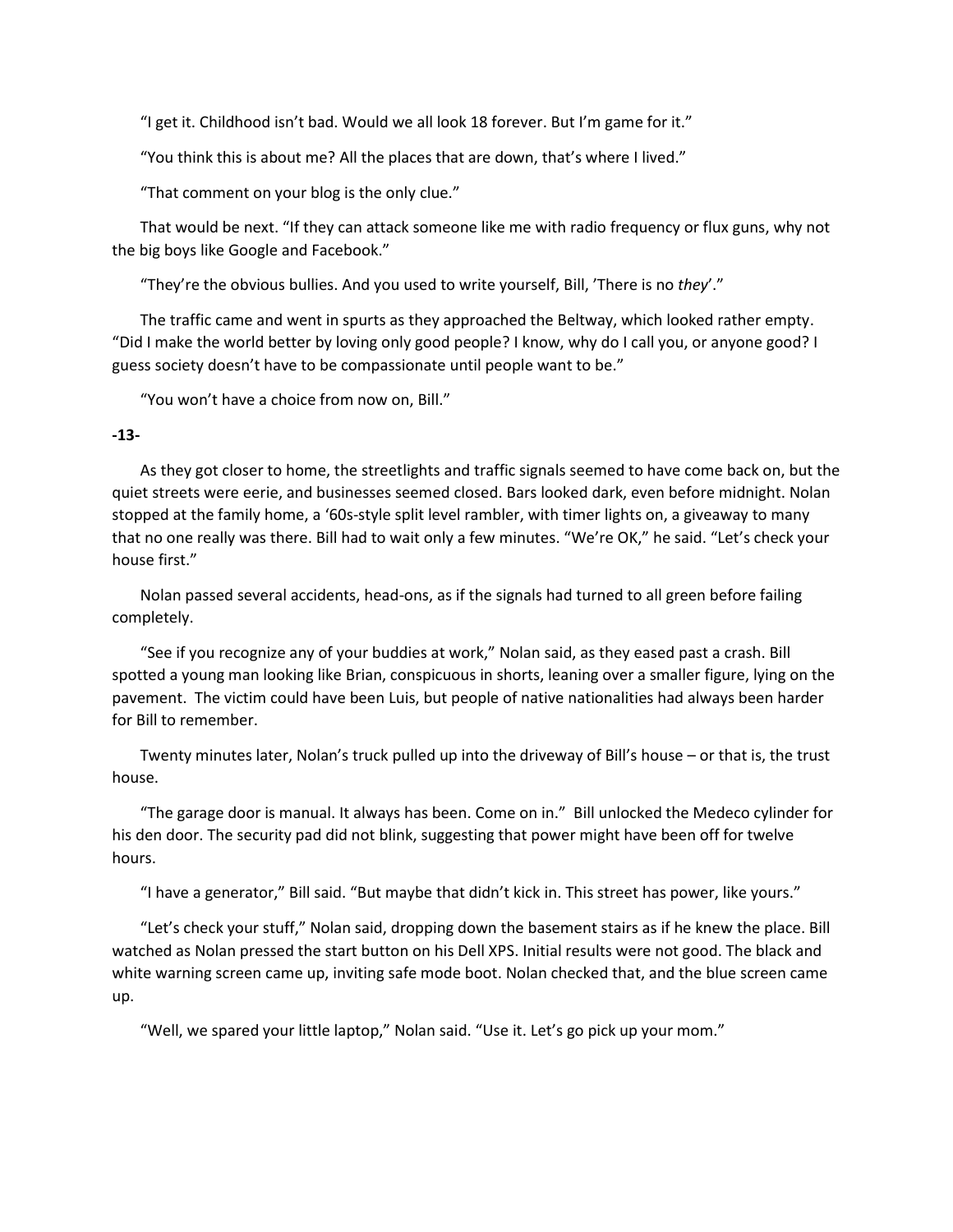"I guess for once, I've got to do what I've got to do." In these new circumstances, obligation would generate all his new relationships, all remaining meaning in his life. "But if the grid is flayed, there won't be as many cheesy telemarketers trying to make you join them to support your instant families."

"But there will be door-to-door. Just like there will be Rollerball."

-**14**-

Indeed, the streets for three or four blocks leading to the hospice were dark. Nolan pulled up into the parking lot and left it illegally parked, as it was stuffed with inoperable cars.

Bill and Nolan approached the back entrance, of a building that seemed half-lit, perhaps from whatever generators had survived.

The security guard greeted them.

"You're Mr. B. We're glad to see you." A male nurse, rather underwhelming in appearance, came through the doors.

"Yup. Your mother is ready to go back home. We need to send out as many clients as we can. You know, a lot of them perked up during the storm. It's a bit of a miracle. Your mother thinks she can live forever."

LaShanna followed by two pre-teen boys, followed, wheeling mother forward. Mother waved. "The kids are coming to live with you, too."

\*\*\*

Nolan put Bill's mother in the front seat, safely strapped in. Bill, LaShanna, and the family had to ride in the truck bed.

\*\*\*

The kids were settling in as LaShanna made the twin beds in Bill's room, whereas Bill had to clear off a cot in the basement for himself. His little laptop worked, and he had a PDF of the score of his sonata showing. Some day he would have to get a real piano again. Yup, the Casio upstairs no longer worked.

"You're mother's going to be around long enough for you to get a future," LaShanna said. Then she would let go, but that wouldn't be said.

He claimed his shower privileges once that evening, and looked at himself in the mirror for the first time at home in months, his shirt left open from the encounter with Nolan. He unbuckled and looked down below, too, and saw reason for shame. But his final release, even with a certain desecration, would curiously let him experience a taste of fatherhood in the days to come. There would be boys to go to college in a few years. No wonder people took to selling insurance.

He went downstairs to look at his music, on his aging desktop. The cable was kaput, but he actually got a wireless bar signal from his pad. This time, the old computer booted up, even without safe mode, although it took about five minutes for the video to respond and bring up a normal windows desktop, but the two out of five possible bars indicating connection to wireless showed. He got a map of the DC area to come up, showing where power was working. The report said that electronics had been fried as close as five miles away. He was surprised he had been spared. And, fortunately, Nolan had made CDs